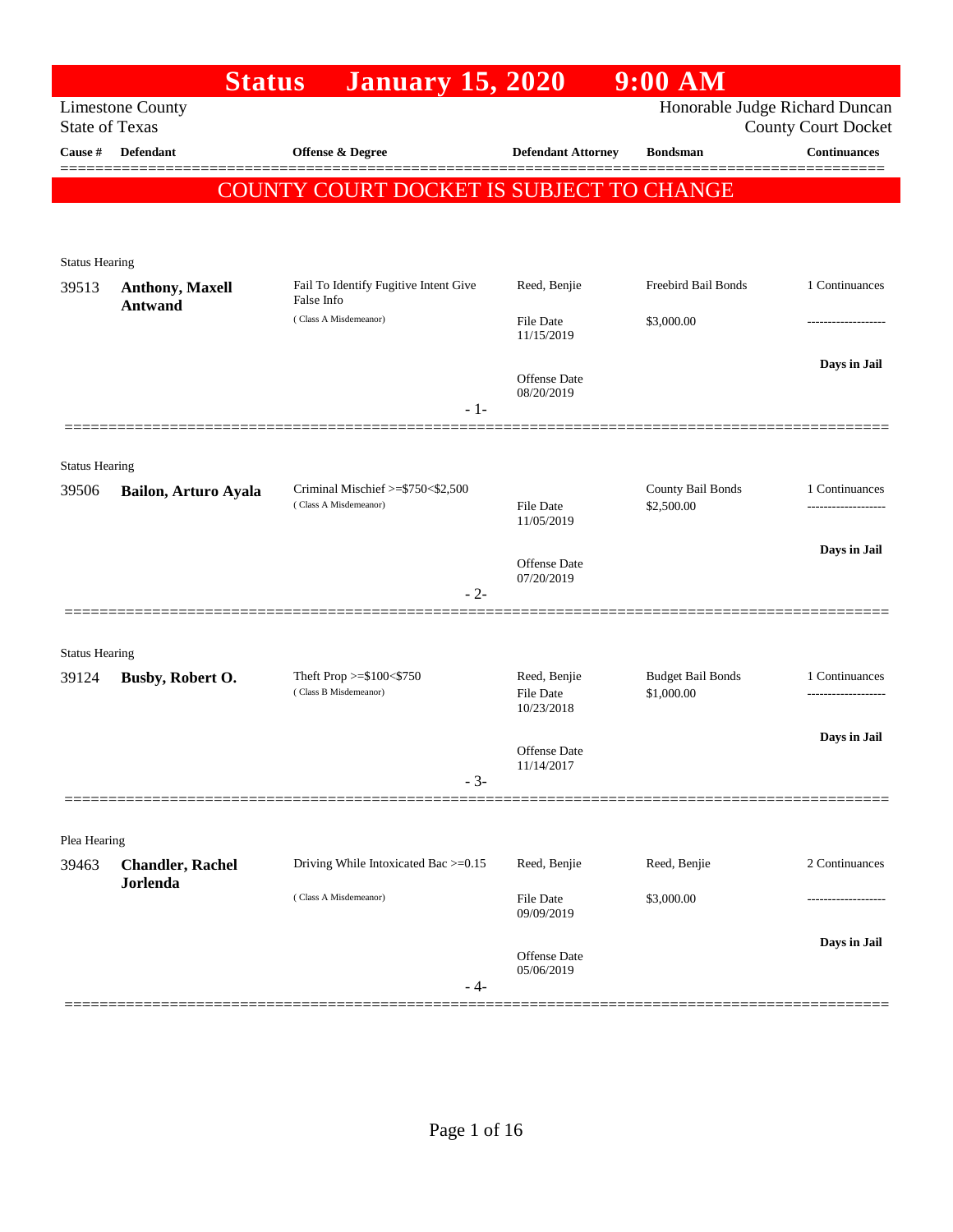|                       | <b>Status</b>              | <b>January 15, 2020</b>                                                    |                                   | $9:00$ AM                       |                            |
|-----------------------|----------------------------|----------------------------------------------------------------------------|-----------------------------------|---------------------------------|----------------------------|
| <b>State of Texas</b> | <b>Limestone County</b>    |                                                                            |                                   | Honorable Judge Richard Duncan  | <b>County Court Docket</b> |
| Cause #               | <b>Defendant</b>           | Offense & Degree                                                           | <b>Defendant Attorney</b>         | <b>Bondsman</b>                 | <b>Continuances</b>        |
|                       |                            | <b>COUNTY COURT DOCKET IS SUBJECT TO CHANGE</b>                            |                                   |                                 |                            |
|                       |                            |                                                                            |                                   |                                 |                            |
| <b>Status Hearing</b> |                            |                                                                            |                                   |                                 |                            |
| 39333                 | <b>Clabby, Robert Glen</b> | Driving While Intoxicated Bac >=0.15                                       | Martinez, Phil                    | <b>Brazos River Bail Bonds</b>  | 4 Continuances             |
|                       |                            | (Class A Misdemeanor)                                                      | <b>File Date</b><br>04/24/2019    | \$1,000.00                      |                            |
|                       |                            |                                                                            |                                   |                                 | Days in Jail               |
|                       |                            |                                                                            | <b>Offense Date</b><br>12/23/2018 |                                 |                            |
|                       |                            | $-5-$                                                                      |                                   |                                 |                            |
| <b>Status Hearing</b> |                            |                                                                            |                                   |                                 |                            |
| 39334                 | <b>Clabby, Robert Glen</b> | Driving W/Lic Inv W/Prev                                                   | Martinez, Phil                    | <b>Brazos River Bail Bonds</b>  | 4 Continuances             |
|                       |                            | Conv/Susp/W/O Fin Res<br>(Class B Misdemeanor)                             | <b>File Date</b>                  | \$1,000.00                      | ------------------         |
|                       |                            |                                                                            | 04/24/2019                        |                                 |                            |
|                       |                            |                                                                            | <b>Offense Date</b><br>12/23/2018 |                                 | Days in Jail               |
|                       |                            | $-6-$                                                                      |                                   |                                 |                            |
|                       |                            |                                                                            |                                   |                                 |                            |
| <b>Status Hearing</b> |                            |                                                                            |                                   |                                 |                            |
| 39409                 | Day, Johnny Mitchell       | Driving W/Lic Inv W/Prev<br>Conv/Susp/W/O Fin Res<br>(Class B Misdemeanor) | Tate, Greg<br><b>File Date</b>    | County Bail Bonds<br>\$1,000.00 | 6 Continuances             |
|                       |                            |                                                                            | 06/28/2019                        |                                 |                            |
|                       |                            |                                                                            | <b>Offense Date</b>               |                                 | Days in Jail               |
|                       |                            | $-7-$                                                                      | 06/05/2019                        |                                 |                            |
|                       |                            |                                                                            |                                   |                                 |                            |
| <b>Status Hearing</b> |                            |                                                                            |                                   |                                 |                            |
| 39491                 | Dixon, Geraldine A         | Terroristic Threat Of Family/Household                                     | Reed, Justin                      | Reed, Justin                    | 2 Continuances             |
|                       |                            | (Class A Misdemeanor)                                                      | <b>File Date</b><br>10/09/2019    | \$3,000.00                      | ----------------           |
|                       |                            |                                                                            | Offense Date                      |                                 | Days in Jail               |
|                       |                            | $-8-$                                                                      | 02/04/2019                        |                                 |                            |
|                       |                            |                                                                            |                                   |                                 |                            |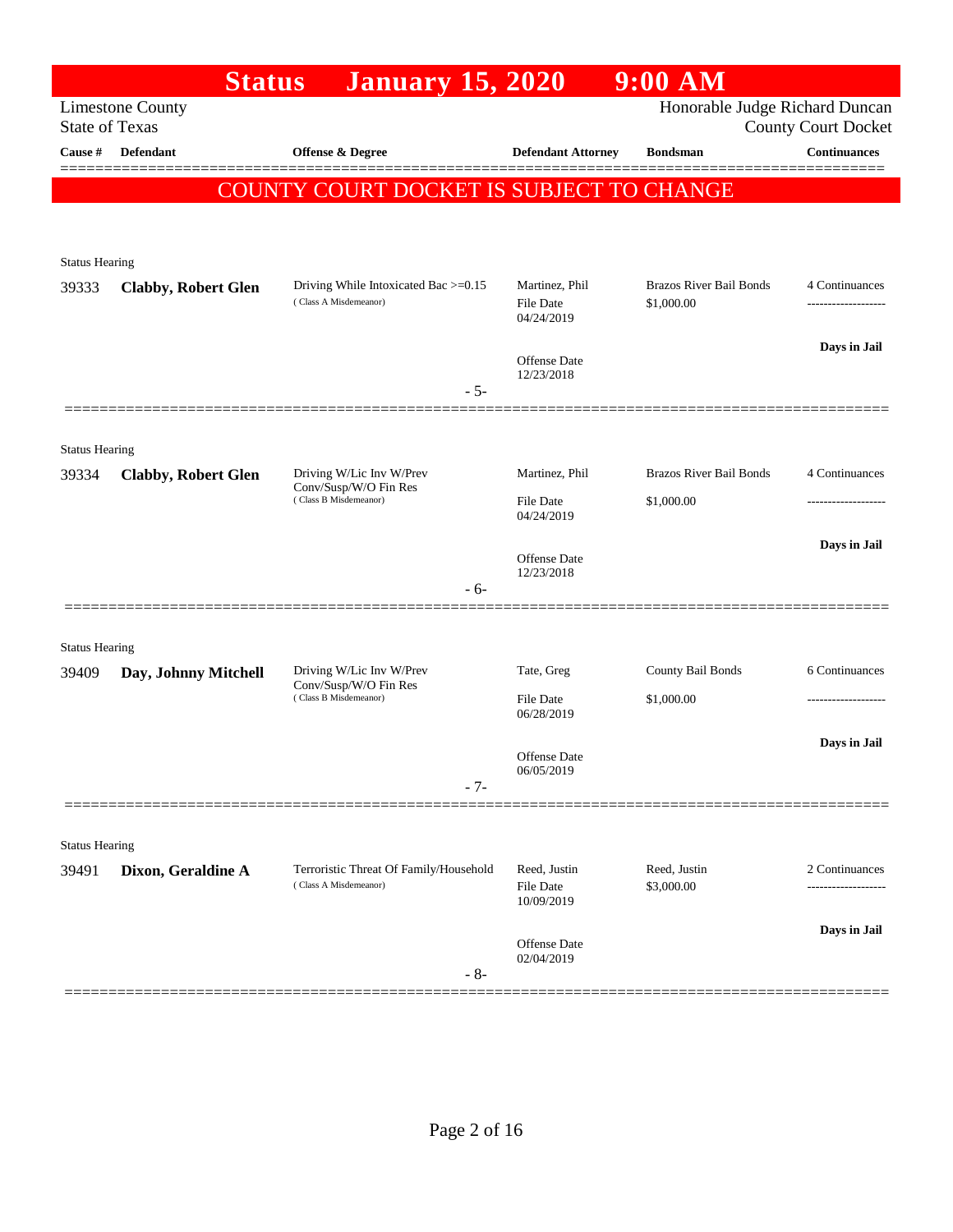|                                | <b>Status</b>                            | <b>January 15, 2020</b>                           |        |                                   | $9:00$ AM                          |                                                              |
|--------------------------------|------------------------------------------|---------------------------------------------------|--------|-----------------------------------|------------------------------------|--------------------------------------------------------------|
| <b>State of Texas</b>          | <b>Limestone County</b>                  |                                                   |        |                                   |                                    | Honorable Judge Richard Duncan<br><b>County Court Docket</b> |
| Cause #                        | <b>Defendant</b>                         | Offense & Degree                                  |        | <b>Defendant Attorney</b>         | <b>Bondsman</b>                    | <b>Continuances</b>                                          |
|                                |                                          | COUNTY COURT DOCKET IS SUBJECT TO CHANGE          |        |                                   |                                    |                                                              |
|                                |                                          |                                                   |        |                                   |                                    |                                                              |
|                                |                                          |                                                   |        |                                   |                                    |                                                              |
| <b>Status Hearing</b><br>38611 | Dotson, Dominisha                        | Driving W/Lic Inv W/Prev                          |        | Moore, David E.                   | Personal Bond                      | 2 Continuances                                               |
|                                | <b>Denay</b>                             | Conv/Susp/W/O Fin Res<br>(Class B Misdemeanor)    |        | File Date                         | \$1,000.00                         |                                                              |
|                                |                                          |                                                   |        | 08/22/2017                        |                                    |                                                              |
|                                |                                          |                                                   |        | Offense Date                      |                                    | Days in Jail                                                 |
|                                |                                          |                                                   | $-9-$  | 06/22/2017                        |                                    |                                                              |
|                                |                                          |                                                   |        |                                   |                                    |                                                              |
| <b>Status Hearing</b>          |                                          |                                                   |        |                                   |                                    |                                                              |
| 38670                          | Dotson, Dominisha                        | Bail Jumping And Fail To Appear                   |        | Moore, David E.                   | Freebird Bail Bonds                | 2 Continuances                                               |
|                                | <b>Denay</b>                             | (Class A Misdemeanor)                             |        | File Date                         | \$1,000.00                         |                                                              |
|                                |                                          |                                                   |        | 09/27/2017                        |                                    |                                                              |
|                                |                                          |                                                   |        | <b>Offense</b> Date<br>09/07/2017 |                                    | Days in Jail                                                 |
|                                |                                          |                                                   | $-10-$ |                                   |                                    |                                                              |
|                                |                                          |                                                   |        |                                   |                                    |                                                              |
| <b>Status Hearing</b>          |                                          |                                                   |        |                                   |                                    |                                                              |
| 39101                          | <b>Duoto, Lacey Ross</b>                 | Theft Prop >=\$100<\$750<br>(Class B Misdemeanor) |        | Tate, Greg<br><b>File Date</b>    | A-Freedom Bail Bonds<br>\$2,000.00 | 4 Continuances                                               |
|                                |                                          |                                                   |        | 10/01/2018                        |                                    |                                                              |
|                                |                                          |                                                   |        | Offense Date                      |                                    | Days in Jail                                                 |
|                                |                                          |                                                   | $-11-$ | 07/19/2018                        |                                    |                                                              |
|                                |                                          |                                                   |        |                                   |                                    |                                                              |
| <b>Status Hearing</b>          |                                          |                                                   |        |                                   |                                    |                                                              |
| 39515                          | <b>Esquivel</b> , Juan<br><b>Antonio</b> | Driving W/Lic Inv W/Prev<br>Conv/Susp/W/O Fin Res |        |                                   | County Bail Bonds                  | 1 Continuances                                               |
|                                |                                          | (Class B Misdemeanor)                             |        | <b>File Date</b><br>11/15/2019    | \$2,000.00                         | ----------------                                             |
|                                |                                          |                                                   |        |                                   |                                    | Days in Jail                                                 |
|                                |                                          |                                                   |        | Offense Date<br>10/03/2019        |                                    |                                                              |
|                                |                                          |                                                   | $-12-$ |                                   |                                    |                                                              |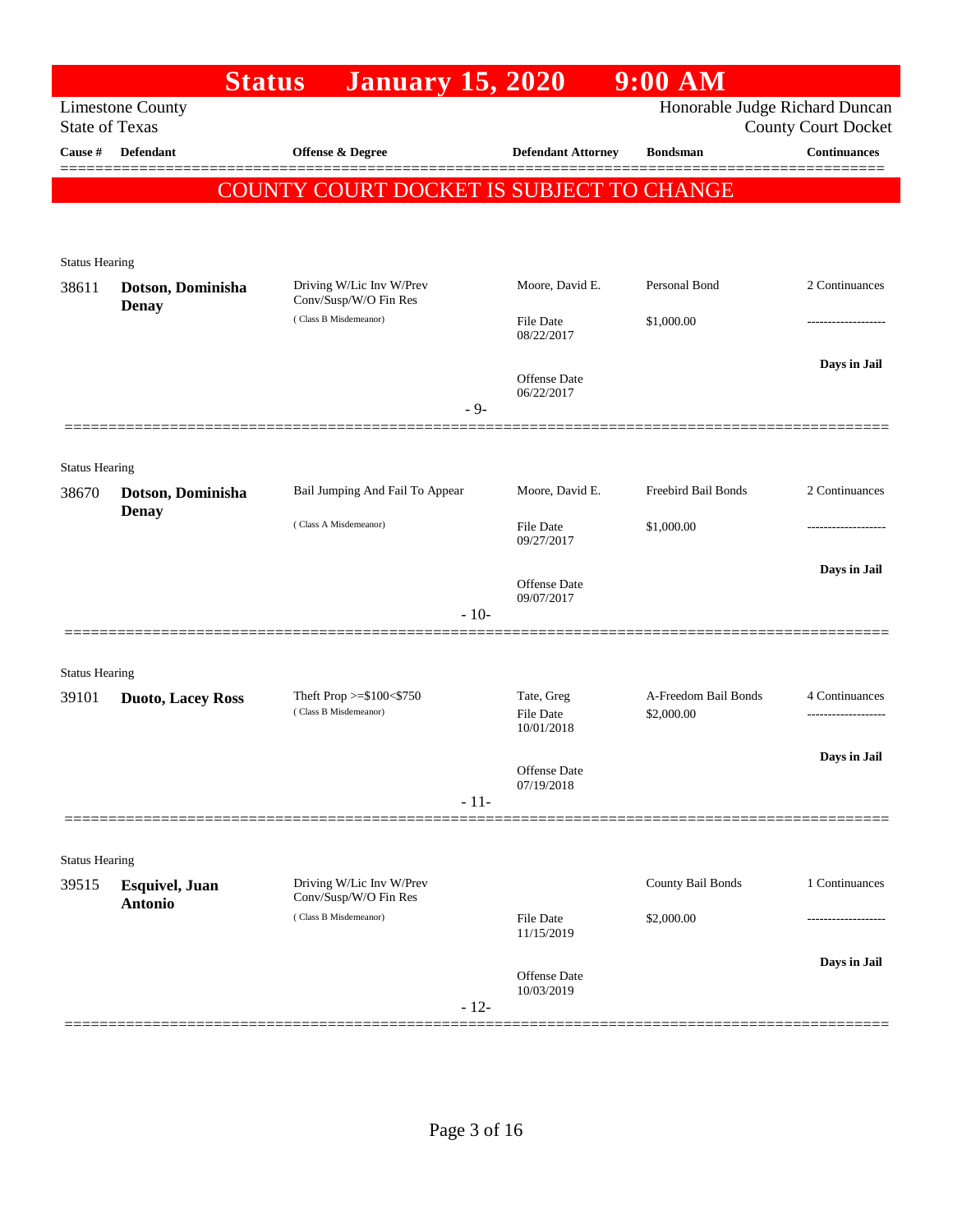|                         | <b>Status</b>           | <b>January</b> 15, 2020                            |        |                                   | $9:00$ AM           |                                                              |
|-------------------------|-------------------------|----------------------------------------------------|--------|-----------------------------------|---------------------|--------------------------------------------------------------|
| <b>State of Texas</b>   | <b>Limestone County</b> |                                                    |        |                                   |                     | Honorable Judge Richard Duncan<br><b>County Court Docket</b> |
| <b>Cause</b> #          | <b>Defendant</b>        | Offense & Degree                                   |        | <b>Defendant Attorney</b>         | <b>Bondsman</b>     | Continuances                                                 |
|                         |                         | <b>COUNTY COURT DOCKET IS SUBJECT TO CHANGE</b>    |        |                                   |                     |                                                              |
|                         |                         |                                                    |        |                                   |                     |                                                              |
| Review Hearing          |                         |                                                    |        |                                   |                     |                                                              |
| 39378                   | Forge, Casey Leon       | Assault Cause Bodily Inj.<br>(Class A Misdemeanor) |        | Reed, Justin                      | Personal Bond       | 3 Continuances                                               |
|                         |                         |                                                    |        | <b>File Date</b><br>06/14/2019    | \$2,500.00          |                                                              |
|                         |                         |                                                    |        | <b>Offense Date</b>               |                     | Days in Jail                                                 |
|                         |                         |                                                    | $-13-$ | 02/25/2019                        |                     |                                                              |
|                         |                         |                                                    |        |                                   |                     |                                                              |
| <b>Review Hearing</b>   |                         |                                                    |        |                                   |                     |                                                              |
| 39488                   | <b>Garrett, Taurel</b>  | Criminal Trespass<br>(Class B Misdemeanor)         |        | Sanders, Raymond L.<br>File Date  |                     | 3 Continuances                                               |
|                         |                         |                                                    |        | 10/04/2019                        |                     |                                                              |
|                         |                         |                                                    |        | <b>Offense Date</b><br>05/29/2019 |                     | Days in Jail                                                 |
|                         |                         |                                                    | $-14-$ |                                   |                     |                                                              |
|                         |                         |                                                    |        |                                   |                     |                                                              |
| Review Hearing<br>39489 | <b>Garrett, Taurel</b>  | Assault Cause Bodily Inj.                          |        | Sanders, Raymond L.               |                     | 3 Continuances                                               |
|                         |                         | (Class A Misdemeanor)                              |        | <b>File Date</b><br>10/04/2019    |                     | .                                                            |
|                         |                         |                                                    |        |                                   |                     | Days in Jail                                                 |
|                         |                         |                                                    | $-15-$ | Offense Date<br>05/29/2019        |                     |                                                              |
|                         |                         |                                                    |        |                                   |                     |                                                              |
| <b>Status Hearing</b>   |                         |                                                    |        |                                   |                     |                                                              |
| 39500                   | Glenn, Ashton Jeron     | Fail To Identify Giving False/Ficitious<br>Info    |        |                                   | Freebird Bail Bonds | 1 Continuances                                               |
|                         |                         | (Class B Misdemeanor)                              |        | File Date<br>10/31/2019           | \$2,000.00          |                                                              |
|                         |                         |                                                    |        |                                   |                     | Days in Jail                                                 |
|                         |                         |                                                    |        | Offense Date<br>09/20/2019        |                     |                                                              |
|                         |                         |                                                    | $-16-$ |                                   |                     |                                                              |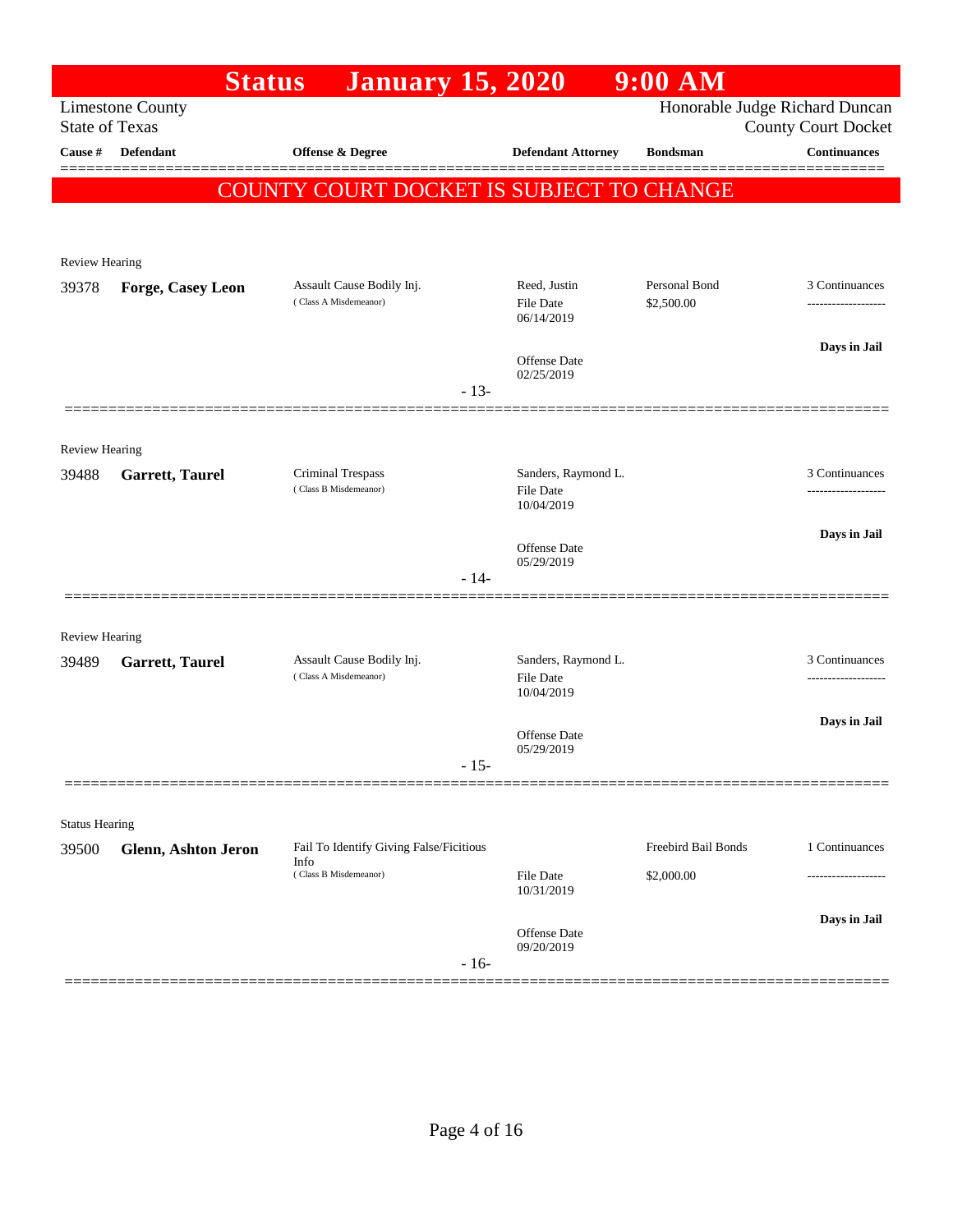|                       | <b>Status</b>                         | <b>January 15, 2020</b>                                        |                                   | $9:00$ AM         |                                |
|-----------------------|---------------------------------------|----------------------------------------------------------------|-----------------------------------|-------------------|--------------------------------|
|                       | <b>Limestone County</b>               |                                                                |                                   |                   | Honorable Judge Richard Duncan |
| <b>State of Texas</b> |                                       |                                                                |                                   |                   | <b>County Court Docket</b>     |
| Cause #               | Defendant                             | Offense & Degree                                               | <b>Defendant Attorney</b>         | <b>Bondsman</b>   | <b>Continuances</b>            |
|                       |                                       | COUNTY COURT DOCKET IS SUBJECT TO CHANGE                       |                                   |                   |                                |
|                       |                                       |                                                                |                                   |                   |                                |
| <b>Status Hearing</b> |                                       |                                                                |                                   |                   |                                |
| 39394                 | Green, Christina                      | Fail To Identify Giving False/Ficitious                        | Reed, Benjie                      | Reed, Benjie      | 5 Continuances                 |
|                       | Marie                                 | Info                                                           |                                   |                   |                                |
|                       |                                       | (Class B Misdemeanor)                                          | File Date<br>06/24/2019           | \$2,000.00        |                                |
|                       |                                       |                                                                |                                   |                   | Days in Jail                   |
|                       |                                       |                                                                | <b>Offense Date</b><br>01/26/2019 |                   |                                |
|                       |                                       | $-17-$                                                         |                                   |                   |                                |
|                       |                                       |                                                                |                                   |                   |                                |
|                       | Hearing On Motion To Revoke Probation |                                                                |                                   |                   |                                |
| 38918                 | Guzman, Juan<br><b>Antonio</b>        | Evading Arrest Detention; Motion To<br><b>Revoke Probation</b> |                                   | Reed, Benjie      | 3 Continuances                 |
|                       |                                       | (Class A Misdemeanor; Class A Misdemeanor)                     | File Date                         | \$3,500.00        |                                |
|                       |                                       |                                                                | 04/30/2018                        |                   |                                |
|                       |                                       |                                                                | Offense Date                      |                   | Days in Jail                   |
|                       |                                       |                                                                | 01/25/2018;<br>09/03/2019         |                   |                                |
|                       |                                       | $-18-$                                                         |                                   |                   |                                |
|                       |                                       |                                                                |                                   |                   |                                |
| <b>Status Hearing</b> |                                       |                                                                |                                   |                   |                                |
| 39443                 | Guzman, Juan<br><b>Antonio</b>        | Driving While Intoxicated Bac >=0.15                           | Wilson, Scott                     | County Bail Bonds | 4 Continuances                 |
|                       |                                       | (Class A Misdemeanor)                                          | File Date<br>08/02/2019           | \$5,000.00        | -------------------            |
|                       |                                       |                                                                |                                   |                   | Days in Jail                   |
|                       |                                       |                                                                | Offense Date<br>05/23/2019        |                   |                                |
|                       |                                       | $-19-$                                                         |                                   |                   |                                |
|                       |                                       |                                                                |                                   |                   |                                |
| <b>Status Hearing</b> |                                       |                                                                |                                   |                   |                                |
| 39514                 | Hall, Lonnie James,                   | Driving W/Lic Inv W/Prev<br>Conv/Susp/W/O Fin Res              | Reed, Justin                      | Personal Bond     | 1 Continuances                 |
|                       | Jr.                                   | (Class B Misdemeanor)                                          | File Date                         | \$2,000.00        |                                |
|                       |                                       |                                                                | 11/15/2019                        |                   |                                |
|                       |                                       |                                                                | Offense Date                      |                   | Days in Jail                   |
|                       |                                       | $-20-$                                                         | 10/22/2019                        |                   |                                |
|                       |                                       |                                                                |                                   |                   |                                |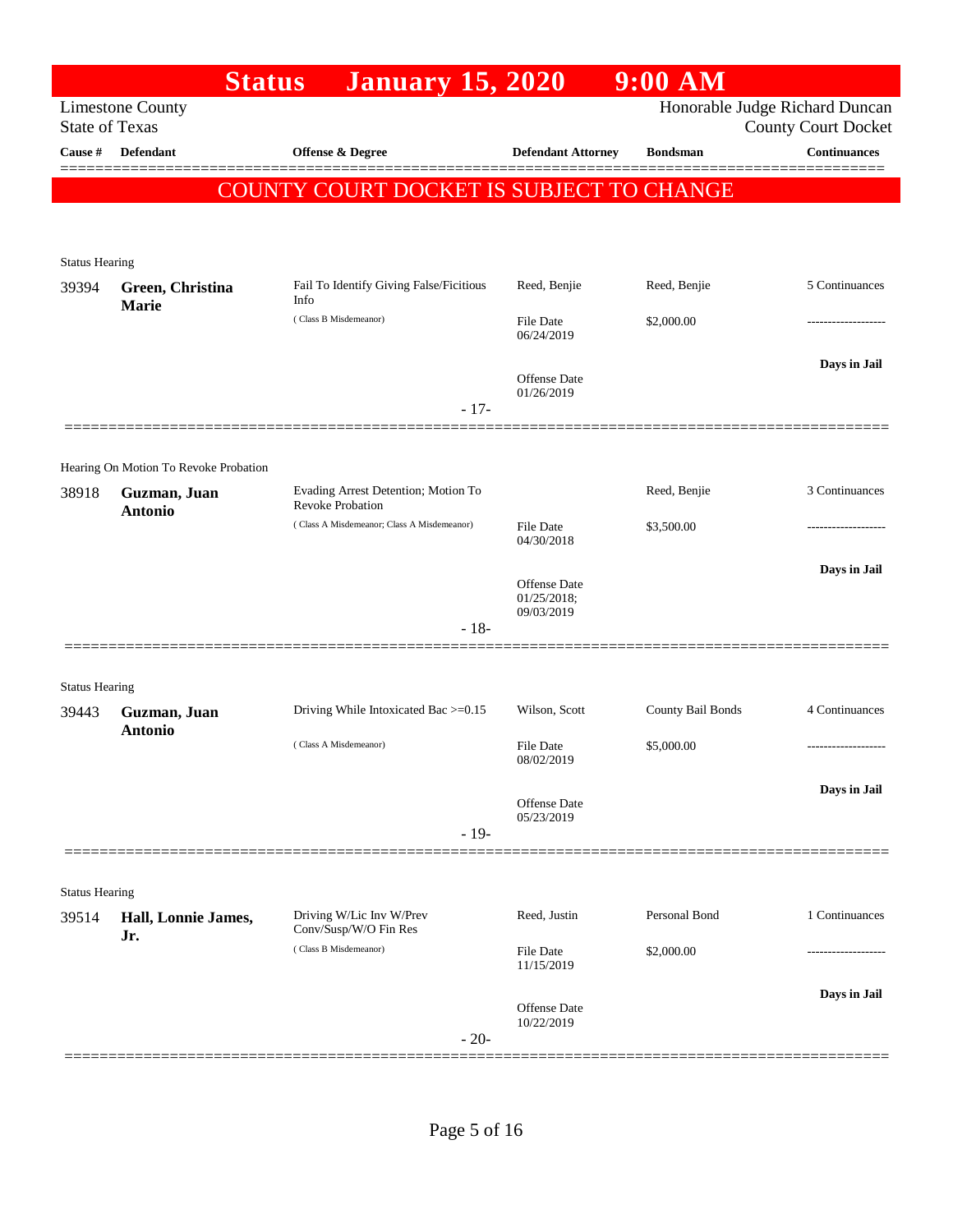|                                | <b>Status</b>                    | <b>January 15, 2020</b>                              |                                | $9:00$ AM         |                                                              |
|--------------------------------|----------------------------------|------------------------------------------------------|--------------------------------|-------------------|--------------------------------------------------------------|
| <b>State of Texas</b>          | <b>Limestone County</b>          |                                                      |                                |                   | Honorable Judge Richard Duncan<br><b>County Court Docket</b> |
| Cause #                        | <b>Defendant</b>                 | <b>Offense &amp; Degree</b>                          | <b>Defendant Attorney</b>      | <b>Bondsman</b>   | <b>Continuances</b>                                          |
|                                |                                  | COUNTY COURT DOCKET IS SUBJECT TO CHANGE             |                                |                   |                                                              |
|                                |                                  |                                                      |                                |                   |                                                              |
|                                |                                  |                                                      |                                |                   |                                                              |
| <b>Review Hearing</b><br>39059 | Hayes, Jenifer Blann             | Driving W/Lic Inv W/Prev                             | Reed, Benjie                   | Reed, Benjie      | 2 Continuances                                               |
|                                |                                  | Conv/Susp/W/O Fin Res<br>(Class B Misdemeanor)       | <b>File Date</b>               | \$3,500.00        |                                                              |
|                                |                                  |                                                      | 08/21/2018                     |                   |                                                              |
|                                |                                  |                                                      | Offense Date                   |                   | Days in Jail                                                 |
|                                |                                  | $-21-$                                               | 07/10/2018                     |                   |                                                              |
|                                |                                  |                                                      |                                |                   |                                                              |
| Review Hearing                 |                                  |                                                      |                                |                   |                                                              |
| 39291                          | Hernandez, Gilbert               | Assault Cause Bodily Inj.                            | Burkeen, Daniel                | Personal Bond     | 4 Continuances                                               |
|                                | Joe                              | (Class A Misdemeanor)                                | <b>File Date</b>               | \$2,500.00        |                                                              |
|                                |                                  |                                                      | 03/19/2019                     |                   |                                                              |
|                                |                                  |                                                      | Offense Date                   |                   | Days in Jail                                                 |
|                                |                                  | $-22-$                                               | 01/10/2019                     |                   |                                                              |
|                                |                                  |                                                      |                                |                   |                                                              |
| Review Hearing                 |                                  |                                                      |                                |                   |                                                              |
| 39249                          | <b>Holder, James David</b>       | Driving W/Lic Inv W/Prev                             |                                | County Bail Bonds | 8 Continuances                                               |
|                                |                                  | Conv/Susp/W/O Fin Res<br>(Class B Misdemeanor)       | <b>File Date</b>               | \$1,000.00        | .                                                            |
|                                |                                  |                                                      | 02/13/2019                     |                   | Days in Jail                                                 |
|                                |                                  |                                                      | Offense Date<br>11/06/2018     |                   |                                                              |
|                                |                                  | $-23-$                                               |                                |                   |                                                              |
|                                |                                  |                                                      |                                |                   |                                                              |
| <b>Status Hearing</b>          |                                  |                                                      |                                |                   |                                                              |
| 39498                          | Jennings, Edward<br><b>Dylan</b> | <b>Assault Causes Bodily Injury Family</b><br>Member | Reed, Justin                   | County Bail Bonds | 1 Continuances                                               |
|                                |                                  | (Class A Misdemeanor)                                | <b>File Date</b><br>10/31/2019 | \$3,000.00        |                                                              |
|                                |                                  |                                                      |                                |                   | Days in Jail                                                 |
|                                |                                  |                                                      | Offense Date<br>07/09/2019     |                   |                                                              |
|                                |                                  | $-24-$                                               |                                |                   |                                                              |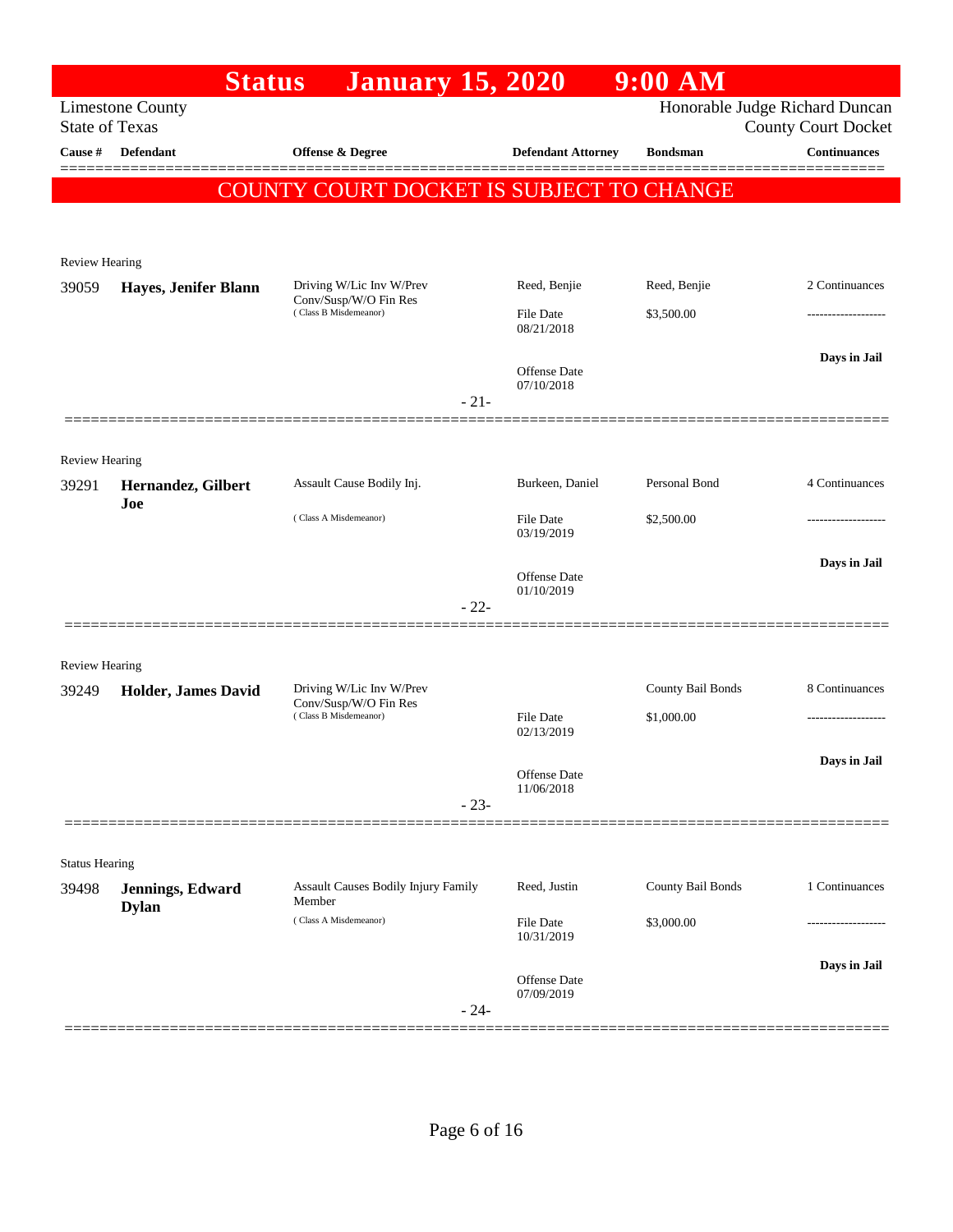|                                | <b>Status</b>                          | <b>January 15, 2020</b>                              |                                   | $9:00$ AM                   |                                                              |
|--------------------------------|----------------------------------------|------------------------------------------------------|-----------------------------------|-----------------------------|--------------------------------------------------------------|
| <b>State of Texas</b>          | <b>Limestone County</b>                |                                                      |                                   |                             | Honorable Judge Richard Duncan<br><b>County Court Docket</b> |
| Cause #                        | <b>Defendant</b>                       | <b>Offense &amp; Degree</b>                          | <b>Defendant Attorney</b>         | <b>Bondsman</b>             | <b>Continuances</b>                                          |
|                                |                                        | COUNTY COURT DOCKET IS SUBJECT TO CHANGE             |                                   |                             |                                                              |
|                                |                                        |                                                      |                                   |                             |                                                              |
|                                |                                        |                                                      |                                   |                             |                                                              |
| <b>Status Hearing</b>          |                                        |                                                      |                                   |                             |                                                              |
| 39502                          | <b>Kinney, Kenneth</b><br>Dewayne, Jr. | <b>Assault Causes Bodily Injury Family</b><br>Member | Reed, Justin                      | Reed, Justin                | 1 Continuances                                               |
|                                |                                        | (Class A Misdemeanor)                                | File Date<br>11/05/2019           | \$15,000.00                 |                                                              |
|                                |                                        |                                                      |                                   |                             | Days in Jail                                                 |
|                                |                                        |                                                      | <b>Offense</b> Date<br>04/02/2019 |                             |                                                              |
|                                |                                        | $-25-$                                               |                                   |                             |                                                              |
|                                |                                        |                                                      |                                   |                             |                                                              |
| <b>Status Hearing</b>          |                                        |                                                      |                                   |                             |                                                              |
| 39503                          | <b>Kinney, Kenneth</b><br>Dewayne, Jr. | False Report To Police Off/Sp Inv/Law<br>Enf Empl    | Reed, Justin                      | Freebird Bail Bonds         | 1 Continuances                                               |
|                                |                                        | (Class B Misdemeanor)                                | File Date                         | \$1,000.00                  |                                                              |
|                                |                                        |                                                      | 11/05/2019                        |                             |                                                              |
|                                |                                        |                                                      | <b>Offense</b> Date<br>05/17/2019 |                             | Days in Jail                                                 |
|                                |                                        | $-26-$                                               |                                   |                             |                                                              |
|                                |                                        |                                                      |                                   |                             |                                                              |
| <b>Status Hearing</b>          |                                        |                                                      |                                   |                             |                                                              |
| 38832                          | Lichty, Steven Ray, II                 | Poss Marij <2oz<br>(Class B Misdemeanor)             | Reed, Justin<br><b>File Date</b>  | Personal Bond<br>\$2,000.00 | 6 Continuances                                               |
|                                |                                        |                                                      | 02/19/2018                        |                             |                                                              |
|                                |                                        |                                                      | Offense Date                      |                             | Days in Jail                                                 |
|                                |                                        |                                                      | 01/27/2018                        |                             |                                                              |
|                                |                                        | $-27-$                                               |                                   |                             |                                                              |
|                                |                                        |                                                      |                                   |                             |                                                              |
| <b>Status Hearing</b><br>38893 |                                        | Bail Jumping And Fail To Appear                      | Reed, Justin                      | Reed, Justin                | 6 Continuances                                               |
|                                | Lichty, Steven Ray, II                 | (Class A Misdemeanor)                                | <b>File Date</b>                  | \$4,000.00                  | .                                                            |
|                                |                                        |                                                      | 04/23/2018                        |                             |                                                              |
|                                |                                        |                                                      | Offense Date                      |                             | Days in Jail                                                 |
|                                |                                        | $-28-$                                               | 04/12/2018                        |                             |                                                              |
|                                |                                        |                                                      |                                   |                             |                                                              |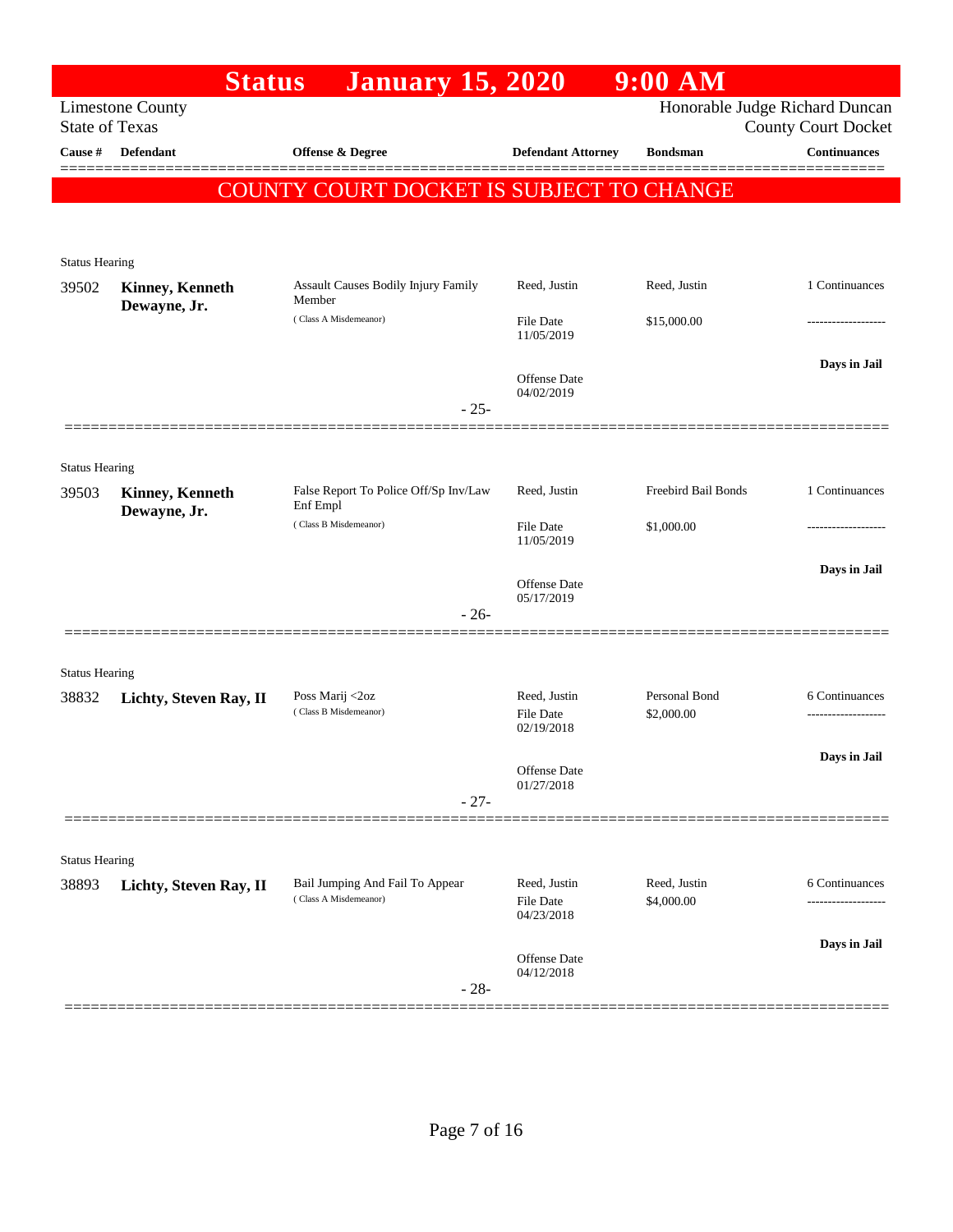|                       | <b>Status</b>                  | <b>January 15, 2020</b>                           |                                   | $9:00$ AM                      |                            |
|-----------------------|--------------------------------|---------------------------------------------------|-----------------------------------|--------------------------------|----------------------------|
| <b>State of Texas</b> | <b>Limestone County</b>        |                                                   |                                   | Honorable Judge Richard Duncan | <b>County Court Docket</b> |
| Cause #               | <b>Defendant</b>               | Offense & Degree                                  | <b>Defendant Attorney</b>         | <b>Bondsman</b>                | <b>Continuances</b>        |
|                       |                                | COUNTY COURT DOCKET IS SUBJECT TO CHANGE          |                                   |                                |                            |
|                       |                                |                                                   |                                   |                                |                            |
|                       |                                |                                                   |                                   |                                |                            |
| <b>Status Hearing</b> |                                |                                                   |                                   |                                |                            |
| 39495                 | Mack, Alton Maurice,<br>Jr.    | Criminal Mischief >=\$100<\$750                   |                                   | County Bail Bonds              | 1 Continuances             |
|                       |                                | (Class B Misdemeanor)                             | <b>File Date</b><br>10/31/2019    | \$1,000.00                     |                            |
|                       |                                |                                                   |                                   |                                | Days in Jail               |
|                       |                                |                                                   | Offense Date<br>10/05/2019        |                                |                            |
|                       |                                |                                                   | $-29-$                            |                                |                            |
|                       |                                |                                                   |                                   |                                |                            |
| <b>Status Hearing</b> |                                |                                                   |                                   |                                |                            |
| 39496                 | Mack, Alton Maurice,<br>Jr.    | Harrassment                                       |                                   | County Bail Bonds              | 1 Continuances             |
|                       |                                | (Class B Misdemeanor)                             | File Date<br>10/31/2019           | \$1,000.00                     |                            |
|                       |                                |                                                   |                                   |                                | Days in Jail               |
|                       |                                |                                                   | <b>Offense</b> Date<br>10/04/2019 |                                |                            |
|                       |                                |                                                   | $-30-$                            |                                |                            |
|                       |                                |                                                   |                                   |                                |                            |
| <b>Status Hearing</b> |                                |                                                   |                                   |                                |                            |
| 39487                 | <b>Martin, Angela Linette</b>  | Driving W/Lic Inv W/Prev<br>Conv/Susp/W/O Fin Res | Reed, Benjie                      | Reed, Benjie                   | 2 Continuances             |
|                       |                                | (Class B Misdemeanor)                             | <b>File Date</b><br>10/04/2019    | \$2,000.00                     |                            |
|                       |                                |                                                   |                                   |                                | Days in Jail               |
|                       |                                |                                                   | Offense Date<br>08/21/2019        |                                |                            |
|                       |                                |                                                   | $-31-$                            |                                |                            |
|                       |                                |                                                   |                                   |                                |                            |
| Arraignment<br>39462  |                                | Theft Prop >=\$100<\$750                          |                                   | Bail America Bail Bonds        | 1 Continuances             |
|                       | Martinez, Jose<br>Arnaldo, Jr. |                                                   |                                   |                                |                            |
|                       |                                | (Class B Misdemeanor)                             | <b>File Date</b><br>09/09/2019    | \$1,000.00                     |                            |
|                       |                                |                                                   |                                   |                                | Days in Jail               |
|                       |                                |                                                   | Offense Date<br>08/26/2019        |                                |                            |
|                       |                                |                                                   | $-32-$                            |                                |                            |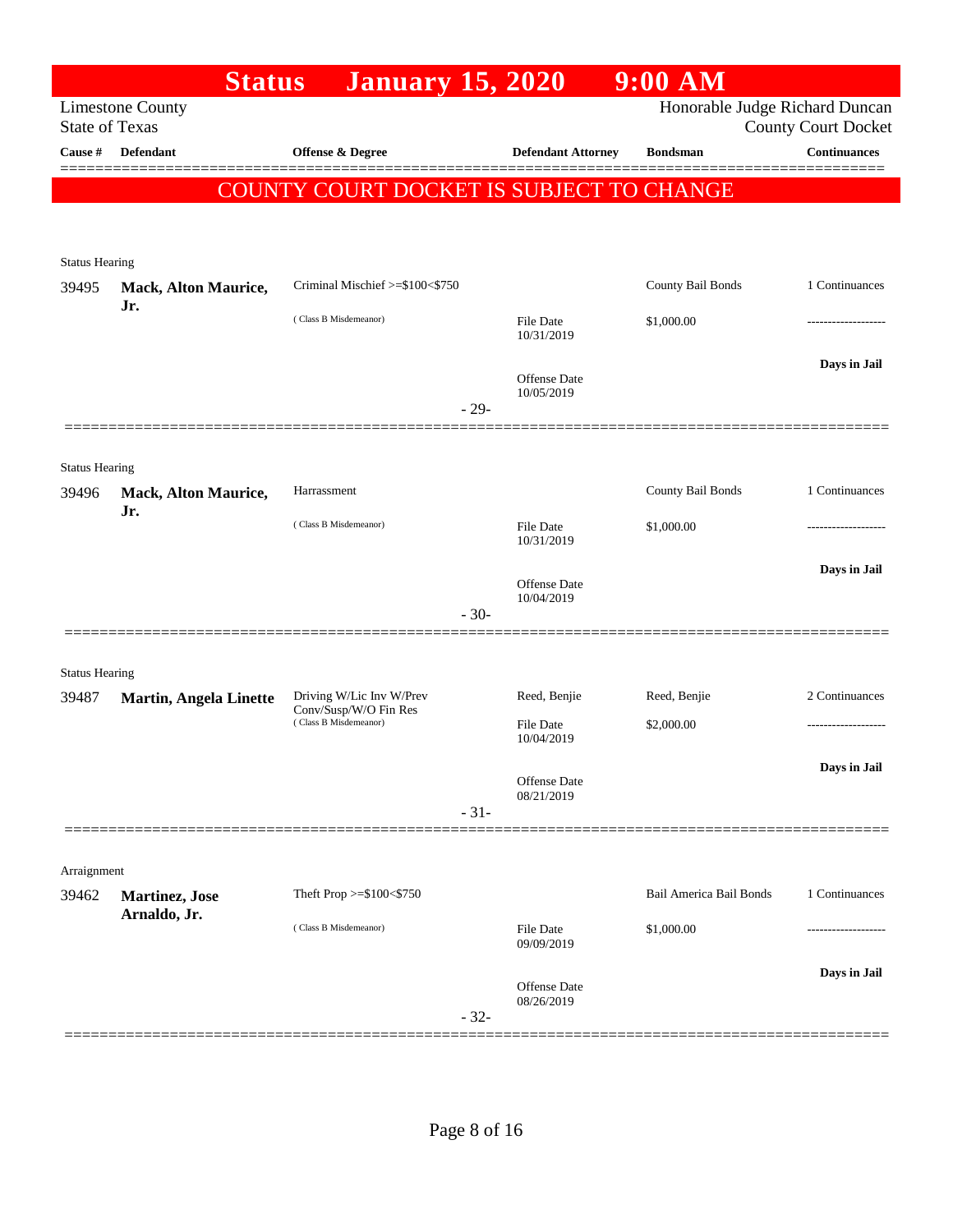|                       | <b>Status</b>                               | <b>January 15, 2020</b>                                    |                                                | $9:00$ AM         |                                                              |
|-----------------------|---------------------------------------------|------------------------------------------------------------|------------------------------------------------|-------------------|--------------------------------------------------------------|
| <b>State of Texas</b> | <b>Limestone County</b>                     |                                                            |                                                |                   | Honorable Judge Richard Duncan<br><b>County Court Docket</b> |
| Cause #               | <b>Defendant</b>                            | Offense & Degree                                           | <b>Defendant Attorney</b>                      | <b>Bondsman</b>   | <b>Continuances</b>                                          |
|                       |                                             | COUNTY COURT DOCKET IS SUBJECT TO CHANGE                   |                                                |                   |                                                              |
|                       |                                             |                                                            |                                                |                   |                                                              |
| <b>Status Hearing</b> |                                             |                                                            |                                                |                   |                                                              |
| 39497                 | Martinez-Jiminez,<br><b>Jose Candelario</b> | Driving While Intoxicated 2nd                              |                                                | County Bail Bonds | 1 Continuances                                               |
|                       |                                             | (Class A Misdemeanor)                                      | <b>File Date</b><br>10/31/2019                 | \$3,000.00        |                                                              |
|                       |                                             |                                                            | Offense Date<br>10/05/2019                     |                   | Days in Jail                                                 |
|                       |                                             | $-33-$                                                     |                                                |                   |                                                              |
| <b>Status Hearing</b> |                                             |                                                            |                                                |                   |                                                              |
| 39149                 | McCoy, Jerome Shaun                         | Driving While Intoxicated<br>(Class B Misdemeanor)         | Reed, Justin<br><b>File Date</b><br>11/05/2018 |                   | 10 Continuances<br>.                                         |
|                       |                                             |                                                            | <b>Offense Date</b>                            |                   | 87 Days in Jail                                              |
|                       |                                             | $-34-$                                                     | 09/19/2018                                     |                   |                                                              |
| <b>Status Hearing</b> |                                             |                                                            |                                                |                   |                                                              |
| 39150                 | McCoy, Jerome Shaun                         | Resist Arrest Search Or Transport<br>(Class A Misdemeanor) | Reed, Justin<br>File Date                      |                   | 10 Continuances                                              |
|                       |                                             |                                                            | 11/05/2018                                     |                   |                                                              |
|                       |                                             |                                                            | <b>Offense Date</b><br>09/19/2018              |                   | 87 Days in Jail                                              |
|                       |                                             | $-35-$                                                     |                                                |                   |                                                              |
| <b>Status Hearing</b> |                                             |                                                            |                                                |                   |                                                              |
| 39151                 | <b>McCoy, Jerome Shaun</b>                  | Resist Arrest Search Or Transport<br>(Class A Misdemeanor) | Reed, Justin                                   |                   | 10 Continuances                                              |
|                       |                                             |                                                            | <b>File Date</b><br>11/05/2018                 |                   |                                                              |
|                       |                                             | $-36-$                                                     | <b>Offense Date</b><br>09/19/2018              |                   | 87 Days in Jail                                              |
|                       |                                             |                                                            |                                                |                   |                                                              |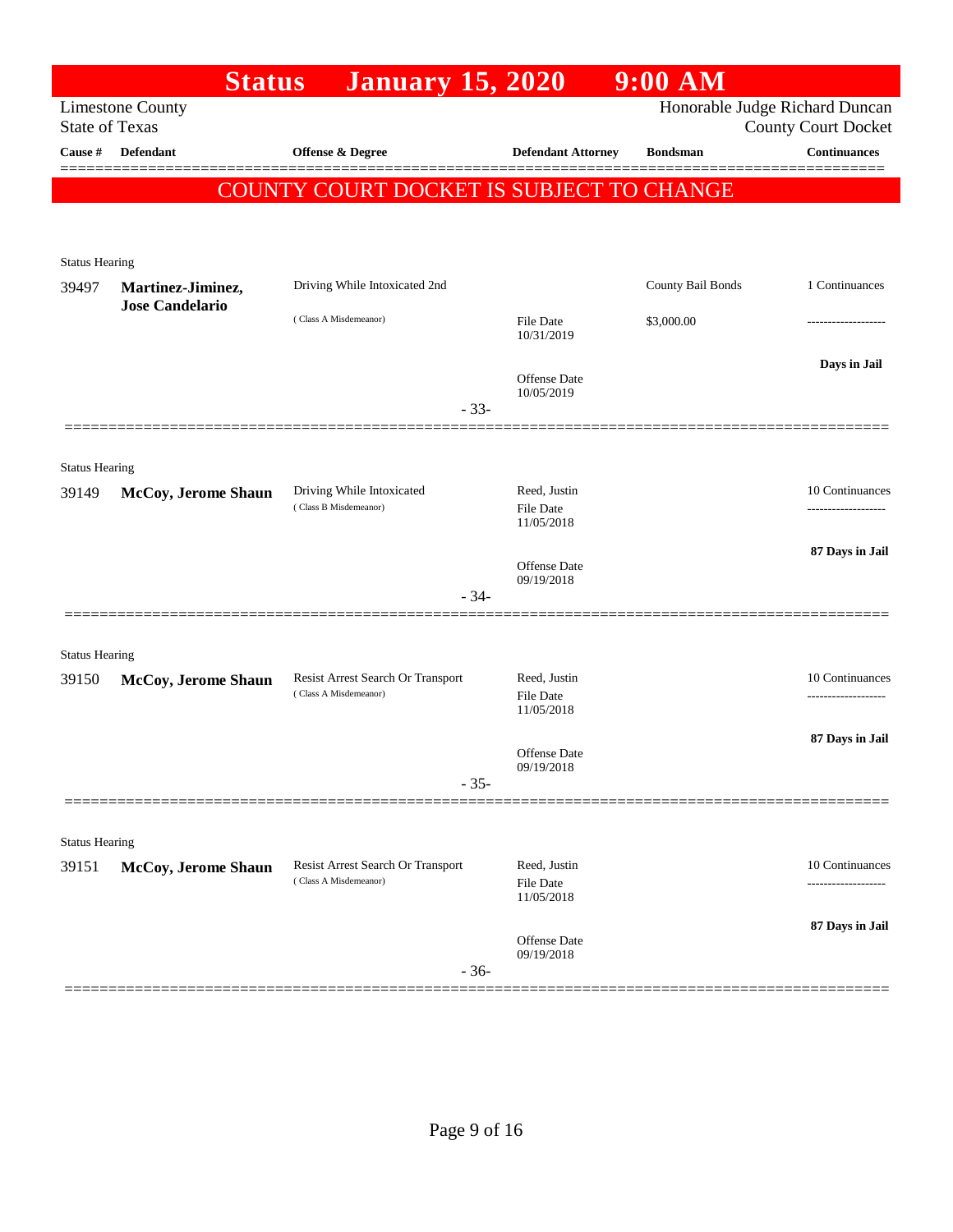|                       | <b>Status</b>                                    | <b>January 15, 2020</b>                         |                                   | $9:00$ AM       |                                                              |
|-----------------------|--------------------------------------------------|-------------------------------------------------|-----------------------------------|-----------------|--------------------------------------------------------------|
|                       | <b>Limestone County</b><br><b>State of Texas</b> |                                                 |                                   |                 | Honorable Judge Richard Duncan<br><b>County Court Docket</b> |
| Cause #               | <b>Defendant</b>                                 | <b>Offense &amp; Degree</b>                     | <b>Defendant Attorney</b>         | <b>Bondsman</b> | <b>Continuances</b>                                          |
|                       |                                                  | <b>COUNTY COURT DOCKET IS SUBJECT TO CHANGE</b> |                                   |                 |                                                              |
|                       |                                                  |                                                 |                                   |                 |                                                              |
|                       |                                                  |                                                 |                                   |                 |                                                              |
| <b>Status Hearing</b> |                                                  |                                                 |                                   |                 |                                                              |
| 39439                 | <b>McGinn, Dawlton</b><br><b>Tyler</b>           | <b>Burglary Of Vehicle</b>                      | Reed, Justin                      | Reed, Justin    | 3 Continuances                                               |
|                       |                                                  | (Class A Misdemeanor)                           | <b>File Date</b><br>07/24/2019    | \$3,000.00      |                                                              |
|                       |                                                  |                                                 |                                   |                 |                                                              |
|                       |                                                  |                                                 | <b>Offense Date</b>               |                 | 161 Days in Jail                                             |
|                       |                                                  | $-37-$                                          | 05/01/2019                        |                 |                                                              |
|                       |                                                  |                                                 |                                   |                 |                                                              |
| <b>Status Hearing</b> |                                                  |                                                 |                                   |                 |                                                              |
| 39440                 | <b>McGinn</b> , Dawlton                          | <b>Evading Arrest Detention</b>                 | Reed, Justin                      | Reed, Justin    | 3 Continuances                                               |
|                       | <b>Tyler</b>                                     | (Class A Misdemeanor)                           | File Date                         | \$3,000.00      |                                                              |
|                       |                                                  |                                                 | 07/24/2019                        |                 |                                                              |
|                       |                                                  |                                                 | <b>Offense Date</b>               |                 | 161 Days in Jail                                             |
|                       |                                                  |                                                 | 05/01/2019                        |                 |                                                              |
|                       |                                                  | $-38-$                                          |                                   |                 |                                                              |
|                       |                                                  |                                                 |                                   |                 |                                                              |
| <b>Status Hearing</b> |                                                  | Driving W/Lic Inv W/Prev                        | Reed, Benjie                      | Reed, Benjie    | 5 Continuances                                               |
| 39064                 | Norman, Christopher<br><b>Tobias</b>             | Conv/Susp/W/O Fin Res                           |                                   |                 |                                                              |
|                       |                                                  | (Class B Misdemeanor)                           | <b>File Date</b><br>08/22/2018    | \$1,000.00      |                                                              |
|                       |                                                  |                                                 |                                   |                 | Days in Jail                                                 |
|                       |                                                  |                                                 | <b>Offense Date</b><br>07/18/2018 |                 |                                                              |
|                       |                                                  | $-39-$                                          |                                   |                 |                                                              |
|                       |                                                  |                                                 |                                   |                 |                                                              |
| <b>Review Hearing</b> |                                                  |                                                 |                                   |                 |                                                              |
| 39406                 | Parker, Eric William                             | Assault Causes Bodily Injury Family             | Morgan, Chad                      | Reed, Justin    | 5 Continuances                                               |
|                       |                                                  | Member<br>(Class A Misdemeanor)                 | <b>File Date</b>                  | \$3,000.00      |                                                              |
|                       |                                                  |                                                 | 06/27/2019                        |                 |                                                              |
|                       |                                                  |                                                 | Offense Date                      |                 | Days in Jail                                                 |
|                       |                                                  | $-40-$                                          | 02/11/2019                        |                 |                                                              |
|                       |                                                  |                                                 |                                   |                 |                                                              |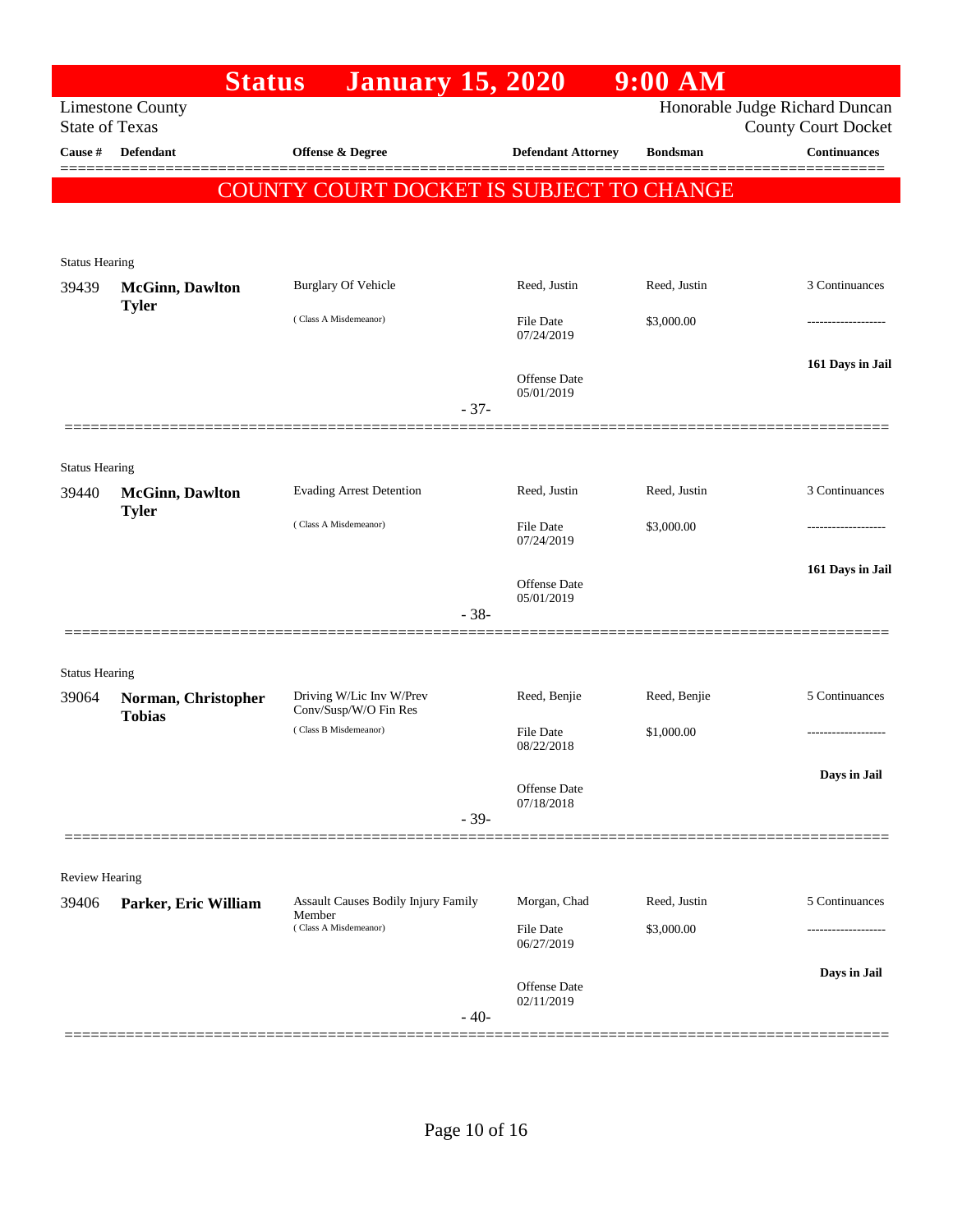|                                | <b>Status</b>           | <b>January 15, 2020</b>                              |                                  | $9:00$ AM                  |                                                              |
|--------------------------------|-------------------------|------------------------------------------------------|----------------------------------|----------------------------|--------------------------------------------------------------|
| <b>State of Texas</b>          | <b>Limestone County</b> |                                                      |                                  |                            | Honorable Judge Richard Duncan<br><b>County Court Docket</b> |
| Cause #                        | Defendant               | <b>Offense &amp; Degree</b>                          | <b>Defendant Attorney</b>        | <b>Bondsman</b>            | <b>Continuances</b>                                          |
|                                |                         | COUNTY COURT DOCKET IS SUBJECT TO CHANGE             |                                  |                            |                                                              |
|                                |                         |                                                      |                                  |                            |                                                              |
| <b>Status Hearing</b>          |                         |                                                      |                                  |                            |                                                              |
| 39501                          | Perez, Dylan Ray        | Assault Causes Bodily Injury Family<br>Member        |                                  | Freebird Bail Bonds        | 1 Continuances                                               |
|                                |                         | (Class A Misdemeanor)                                | <b>File Date</b><br>11/01/2019   | \$3,000.00                 |                                                              |
|                                |                         |                                                      | Offense Date                     |                            | Days in Jail                                                 |
|                                |                         | $-41-$                                               | 05/17/2019                       |                            |                                                              |
|                                |                         |                                                      |                                  |                            |                                                              |
| <b>Status Hearing</b>          |                         |                                                      |                                  |                            |                                                              |
| 39372                          | Perez, Jr., Juan        | <b>Assault Causes Bodily Injury Family</b><br>Member | Reed, Benjie                     | Reed, Benjie               | 3 Continuances                                               |
|                                |                         | (Class A Misdemeanor)                                | <b>File Date</b><br>05/28/2019   | \$8,500.00                 | ----------------                                             |
|                                |                         |                                                      | Offense Date                     |                            | Days in Jail                                                 |
|                                |                         | $-43-$                                               | 09/13/2018                       |                            |                                                              |
|                                |                         |                                                      |                                  |                            |                                                              |
| <b>Status Hearing</b>          |                         |                                                      |                                  |                            |                                                              |
| 39371                          | Perez, Juan, Jr.        | Poss Marij <2oz<br>(Class B Misdemeanor)             | Reed, Benjie<br><b>File Date</b> | Reed, Benjie<br>\$2,000.00 | 3 Continuances<br>                                           |
|                                |                         |                                                      | 05/28/2019                       |                            | Days in Jail                                                 |
|                                |                         |                                                      | Offense Date<br>09/13/2018       |                            |                                                              |
|                                |                         | $-42-$                                               |                                  |                            |                                                              |
|                                |                         |                                                      |                                  |                            |                                                              |
| <b>Status Hearing</b><br>39414 | Posey, Kenneth          | Poss Marij <2oz                                      | Reed, Benjie                     | County Bail Bonds          | 5 Continuances                                               |
|                                | Wayne, Jr.              | (Class B Misdemeanor)                                | File Date                        | \$2,000.00                 |                                                              |
|                                |                         |                                                      | 07/03/2019                       |                            |                                                              |
|                                |                         |                                                      | Offense Date<br>05/22/2019       |                            | Days in Jail                                                 |
|                                |                         | $-44-$                                               |                                  |                            |                                                              |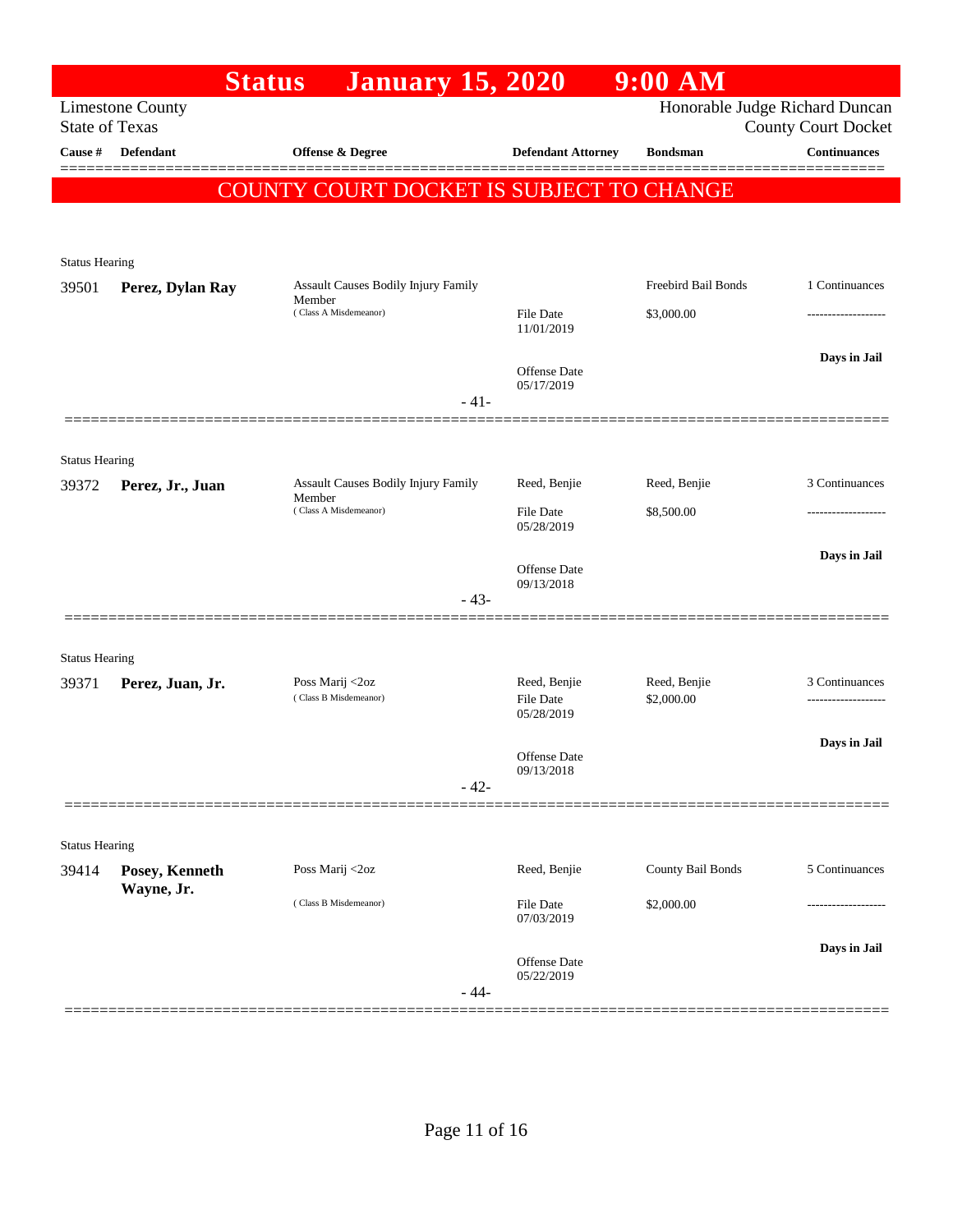| Honorable Judge Richard Duncan<br><b>Limestone County</b><br><b>State of Texas</b><br><b>County Court Docket</b><br><b>Offense &amp; Degree</b><br><b>Continuances</b><br><b>Defendant</b><br><b>Defendant Attorney</b><br><b>Bondsman</b><br>COUNTY COURT DOCKET IS SUBJECT TO CHANGE<br><b>Status Hearing</b><br>Driving While Intoxicated/Open Alch<br>County Bail Bonds<br>5 Continuances<br>Reed, Benjie<br>Ramirez-Serrato,<br>Container<br><b>Sebastian</b><br>(Class B Misdemeanor)<br>\$2,000.00<br>File Date<br>06/04/2019<br>Days in Jail<br>Offense Date<br>05/03/2019<br>$-45-$<br>Hearing On Motion To Revoke Probation<br>Driving While Intoxicated; Motion To<br>Reed, Stephen M.<br>Stephen Reed<br>6 Continuances<br>39023<br>Ray, Travoy Lamont<br><b>Revoke Probation</b><br>(Class B Misdemeanor; Class B Misdemeanor)<br><b>File Date</b><br>\$3,500.00<br>.<br>07/17/2018<br>Days in Jail<br>Offense Date<br>04/19/2017;<br>01/22/2019<br>- 46-<br>Pre-trial Hearing<br>Spivey, Shirley<br>Freebird Bail Bonds<br>6 Continuances<br>Assault Causes Bodily Injury Family<br>39377<br>Reyes-Harris, Abigail<br>Member<br>Miquela<br>(Class A Misdemeanor)<br><b>File Date</b><br>\$25,000.00<br>-------------------<br>06/13/2019<br>Days in Jail<br>Offense Date<br>11/08/2018<br>$-47-$<br><b>Status Hearing</b><br>County Bail Bonds<br>2 Continuances<br><b>Criminal Trespass</b><br>Richardson, Ethan<br>Lane<br>(Class B Misdemeanor)<br><b>File Date</b><br>\$3,000.00<br>10/23/2019<br>Days in Jail<br>Offense Date<br>07/19/2019<br>$-48-$ |         | <b>Status</b> | <b>January 15, 2020</b> | $9:00$ AM |  |
|--------------------------------------------------------------------------------------------------------------------------------------------------------------------------------------------------------------------------------------------------------------------------------------------------------------------------------------------------------------------------------------------------------------------------------------------------------------------------------------------------------------------------------------------------------------------------------------------------------------------------------------------------------------------------------------------------------------------------------------------------------------------------------------------------------------------------------------------------------------------------------------------------------------------------------------------------------------------------------------------------------------------------------------------------------------------------------------------------------------------------------------------------------------------------------------------------------------------------------------------------------------------------------------------------------------------------------------------------------------------------------------------------------------------------------------------------------------------------------------------------------------------------------------------------------------------------|---------|---------------|-------------------------|-----------|--|
|                                                                                                                                                                                                                                                                                                                                                                                                                                                                                                                                                                                                                                                                                                                                                                                                                                                                                                                                                                                                                                                                                                                                                                                                                                                                                                                                                                                                                                                                                                                                                                          |         |               |                         |           |  |
|                                                                                                                                                                                                                                                                                                                                                                                                                                                                                                                                                                                                                                                                                                                                                                                                                                                                                                                                                                                                                                                                                                                                                                                                                                                                                                                                                                                                                                                                                                                                                                          |         |               |                         |           |  |
|                                                                                                                                                                                                                                                                                                                                                                                                                                                                                                                                                                                                                                                                                                                                                                                                                                                                                                                                                                                                                                                                                                                                                                                                                                                                                                                                                                                                                                                                                                                                                                          | Cause # |               |                         |           |  |
|                                                                                                                                                                                                                                                                                                                                                                                                                                                                                                                                                                                                                                                                                                                                                                                                                                                                                                                                                                                                                                                                                                                                                                                                                                                                                                                                                                                                                                                                                                                                                                          |         |               |                         |           |  |
|                                                                                                                                                                                                                                                                                                                                                                                                                                                                                                                                                                                                                                                                                                                                                                                                                                                                                                                                                                                                                                                                                                                                                                                                                                                                                                                                                                                                                                                                                                                                                                          |         |               |                         |           |  |
|                                                                                                                                                                                                                                                                                                                                                                                                                                                                                                                                                                                                                                                                                                                                                                                                                                                                                                                                                                                                                                                                                                                                                                                                                                                                                                                                                                                                                                                                                                                                                                          |         |               |                         |           |  |
|                                                                                                                                                                                                                                                                                                                                                                                                                                                                                                                                                                                                                                                                                                                                                                                                                                                                                                                                                                                                                                                                                                                                                                                                                                                                                                                                                                                                                                                                                                                                                                          |         |               |                         |           |  |
|                                                                                                                                                                                                                                                                                                                                                                                                                                                                                                                                                                                                                                                                                                                                                                                                                                                                                                                                                                                                                                                                                                                                                                                                                                                                                                                                                                                                                                                                                                                                                                          | 39375   |               |                         |           |  |
|                                                                                                                                                                                                                                                                                                                                                                                                                                                                                                                                                                                                                                                                                                                                                                                                                                                                                                                                                                                                                                                                                                                                                                                                                                                                                                                                                                                                                                                                                                                                                                          |         |               |                         |           |  |
|                                                                                                                                                                                                                                                                                                                                                                                                                                                                                                                                                                                                                                                                                                                                                                                                                                                                                                                                                                                                                                                                                                                                                                                                                                                                                                                                                                                                                                                                                                                                                                          |         |               |                         |           |  |
|                                                                                                                                                                                                                                                                                                                                                                                                                                                                                                                                                                                                                                                                                                                                                                                                                                                                                                                                                                                                                                                                                                                                                                                                                                                                                                                                                                                                                                                                                                                                                                          |         |               |                         |           |  |
|                                                                                                                                                                                                                                                                                                                                                                                                                                                                                                                                                                                                                                                                                                                                                                                                                                                                                                                                                                                                                                                                                                                                                                                                                                                                                                                                                                                                                                                                                                                                                                          |         |               |                         |           |  |
|                                                                                                                                                                                                                                                                                                                                                                                                                                                                                                                                                                                                                                                                                                                                                                                                                                                                                                                                                                                                                                                                                                                                                                                                                                                                                                                                                                                                                                                                                                                                                                          |         |               |                         |           |  |
|                                                                                                                                                                                                                                                                                                                                                                                                                                                                                                                                                                                                                                                                                                                                                                                                                                                                                                                                                                                                                                                                                                                                                                                                                                                                                                                                                                                                                                                                                                                                                                          |         |               |                         |           |  |
|                                                                                                                                                                                                                                                                                                                                                                                                                                                                                                                                                                                                                                                                                                                                                                                                                                                                                                                                                                                                                                                                                                                                                                                                                                                                                                                                                                                                                                                                                                                                                                          |         |               |                         |           |  |
|                                                                                                                                                                                                                                                                                                                                                                                                                                                                                                                                                                                                                                                                                                                                                                                                                                                                                                                                                                                                                                                                                                                                                                                                                                                                                                                                                                                                                                                                                                                                                                          |         |               |                         |           |  |
|                                                                                                                                                                                                                                                                                                                                                                                                                                                                                                                                                                                                                                                                                                                                                                                                                                                                                                                                                                                                                                                                                                                                                                                                                                                                                                                                                                                                                                                                                                                                                                          |         |               |                         |           |  |
|                                                                                                                                                                                                                                                                                                                                                                                                                                                                                                                                                                                                                                                                                                                                                                                                                                                                                                                                                                                                                                                                                                                                                                                                                                                                                                                                                                                                                                                                                                                                                                          |         |               |                         |           |  |
|                                                                                                                                                                                                                                                                                                                                                                                                                                                                                                                                                                                                                                                                                                                                                                                                                                                                                                                                                                                                                                                                                                                                                                                                                                                                                                                                                                                                                                                                                                                                                                          |         |               |                         |           |  |
|                                                                                                                                                                                                                                                                                                                                                                                                                                                                                                                                                                                                                                                                                                                                                                                                                                                                                                                                                                                                                                                                                                                                                                                                                                                                                                                                                                                                                                                                                                                                                                          |         |               |                         |           |  |
|                                                                                                                                                                                                                                                                                                                                                                                                                                                                                                                                                                                                                                                                                                                                                                                                                                                                                                                                                                                                                                                                                                                                                                                                                                                                                                                                                                                                                                                                                                                                                                          |         |               |                         |           |  |
|                                                                                                                                                                                                                                                                                                                                                                                                                                                                                                                                                                                                                                                                                                                                                                                                                                                                                                                                                                                                                                                                                                                                                                                                                                                                                                                                                                                                                                                                                                                                                                          |         |               |                         |           |  |
|                                                                                                                                                                                                                                                                                                                                                                                                                                                                                                                                                                                                                                                                                                                                                                                                                                                                                                                                                                                                                                                                                                                                                                                                                                                                                                                                                                                                                                                                                                                                                                          |         |               |                         |           |  |
|                                                                                                                                                                                                                                                                                                                                                                                                                                                                                                                                                                                                                                                                                                                                                                                                                                                                                                                                                                                                                                                                                                                                                                                                                                                                                                                                                                                                                                                                                                                                                                          |         |               |                         |           |  |
|                                                                                                                                                                                                                                                                                                                                                                                                                                                                                                                                                                                                                                                                                                                                                                                                                                                                                                                                                                                                                                                                                                                                                                                                                                                                                                                                                                                                                                                                                                                                                                          |         |               |                         |           |  |
|                                                                                                                                                                                                                                                                                                                                                                                                                                                                                                                                                                                                                                                                                                                                                                                                                                                                                                                                                                                                                                                                                                                                                                                                                                                                                                                                                                                                                                                                                                                                                                          |         |               |                         |           |  |
|                                                                                                                                                                                                                                                                                                                                                                                                                                                                                                                                                                                                                                                                                                                                                                                                                                                                                                                                                                                                                                                                                                                                                                                                                                                                                                                                                                                                                                                                                                                                                                          |         |               |                         |           |  |
|                                                                                                                                                                                                                                                                                                                                                                                                                                                                                                                                                                                                                                                                                                                                                                                                                                                                                                                                                                                                                                                                                                                                                                                                                                                                                                                                                                                                                                                                                                                                                                          |         |               |                         |           |  |
|                                                                                                                                                                                                                                                                                                                                                                                                                                                                                                                                                                                                                                                                                                                                                                                                                                                                                                                                                                                                                                                                                                                                                                                                                                                                                                                                                                                                                                                                                                                                                                          |         |               |                         |           |  |
|                                                                                                                                                                                                                                                                                                                                                                                                                                                                                                                                                                                                                                                                                                                                                                                                                                                                                                                                                                                                                                                                                                                                                                                                                                                                                                                                                                                                                                                                                                                                                                          |         |               |                         |           |  |
|                                                                                                                                                                                                                                                                                                                                                                                                                                                                                                                                                                                                                                                                                                                                                                                                                                                                                                                                                                                                                                                                                                                                                                                                                                                                                                                                                                                                                                                                                                                                                                          | 39493   |               |                         |           |  |
|                                                                                                                                                                                                                                                                                                                                                                                                                                                                                                                                                                                                                                                                                                                                                                                                                                                                                                                                                                                                                                                                                                                                                                                                                                                                                                                                                                                                                                                                                                                                                                          |         |               |                         |           |  |
|                                                                                                                                                                                                                                                                                                                                                                                                                                                                                                                                                                                                                                                                                                                                                                                                                                                                                                                                                                                                                                                                                                                                                                                                                                                                                                                                                                                                                                                                                                                                                                          |         |               |                         |           |  |
|                                                                                                                                                                                                                                                                                                                                                                                                                                                                                                                                                                                                                                                                                                                                                                                                                                                                                                                                                                                                                                                                                                                                                                                                                                                                                                                                                                                                                                                                                                                                                                          |         |               |                         |           |  |
|                                                                                                                                                                                                                                                                                                                                                                                                                                                                                                                                                                                                                                                                                                                                                                                                                                                                                                                                                                                                                                                                                                                                                                                                                                                                                                                                                                                                                                                                                                                                                                          |         |               |                         |           |  |
|                                                                                                                                                                                                                                                                                                                                                                                                                                                                                                                                                                                                                                                                                                                                                                                                                                                                                                                                                                                                                                                                                                                                                                                                                                                                                                                                                                                                                                                                                                                                                                          |         |               |                         |           |  |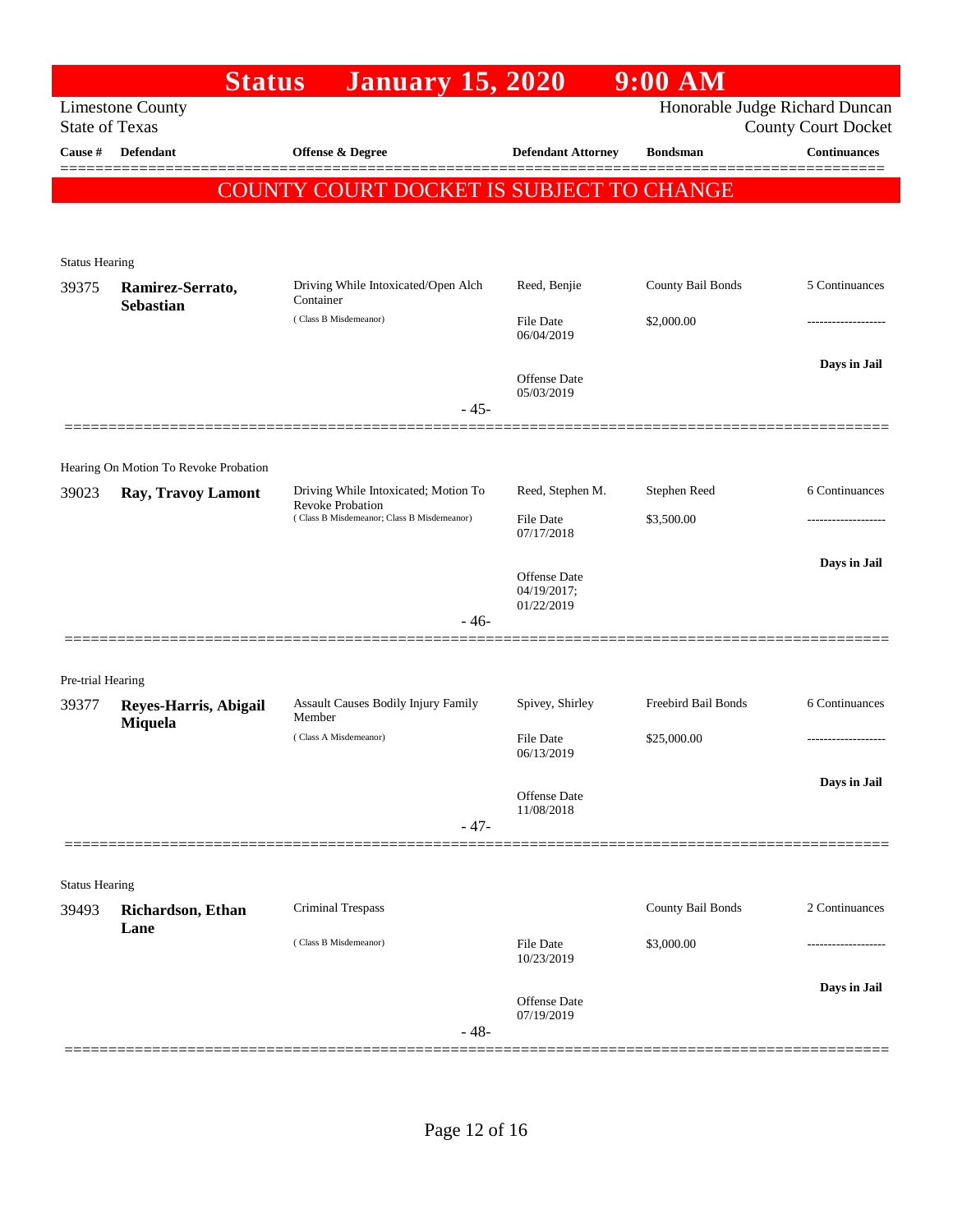|                                | <b>Status</b>                                    | <b>January 15, 2020</b>                                                    |        |                                             | $9:00$ AM                      |                            |
|--------------------------------|--------------------------------------------------|----------------------------------------------------------------------------|--------|---------------------------------------------|--------------------------------|----------------------------|
|                                | <b>Limestone County</b><br><b>State of Texas</b> |                                                                            |        |                                             | Honorable Judge Richard Duncan | <b>County Court Docket</b> |
| Cause #                        | <b>Defendant</b>                                 | Offense & Degree                                                           |        | <b>Defendant Attorney</b>                   | <b>Bondsman</b>                | <b>Continuances</b>        |
|                                |                                                  |                                                                            |        |                                             |                                |                            |
|                                |                                                  | COUNTY COURT DOCKET IS SUBJECT TO CHANGE                                   |        |                                             |                                |                            |
|                                |                                                  |                                                                            |        |                                             |                                |                            |
| <b>Status Hearing</b>          |                                                  |                                                                            |        |                                             |                                |                            |
| 39444                          | <b>Robinson, Curtis</b><br>Lamar                 | Driving W/Lic Inv W/Prev<br>Conv/Susp/W/O Fin Res                          |        |                                             | Freebird Bail Bonds            | 4 Continuances             |
|                                |                                                  | (Class B Misdemeanor)                                                      |        | <b>File Date</b><br>08/02/2019              | \$2,000.00                     | -----------------          |
|                                |                                                  |                                                                            |        |                                             |                                | Days in Jail               |
|                                |                                                  |                                                                            |        | Offense Date<br>07/12/2019                  |                                |                            |
|                                |                                                  |                                                                            | $-49-$ |                                             |                                |                            |
|                                |                                                  |                                                                            |        |                                             |                                |                            |
| <b>Status Hearing</b>          |                                                  |                                                                            |        |                                             |                                |                            |
| 39445                          | Robinson, Curtis<br>Lamar                        | Fail To Identify Fugitive Intent Give<br>False Info                        |        |                                             | Freebird Bail Bonds            | 4 Continuances             |
|                                |                                                  | (Class A Misdemeanor)                                                      |        | File Date<br>08/02/2019                     | \$3,000.00                     | .                          |
|                                |                                                  |                                                                            |        |                                             |                                | Days in Jail               |
|                                |                                                  |                                                                            |        | Offense Date<br>07/12/2019                  |                                |                            |
|                                |                                                  |                                                                            | $-50-$ |                                             |                                |                            |
|                                |                                                  |                                                                            |        |                                             |                                |                            |
| <b>Status Hearing</b><br>39461 | Saldivar, Saul                                   | Driving W/Lic Inv W/Prev<br>Conv/Susp/W/O Fin Res<br>(Class B Misdemeanor) |        | Reed, Justin                                | Reed, Justin                   | 5 Continuances             |
|                                |                                                  |                                                                            |        | File Date                                   | \$2,000.00                     |                            |
|                                |                                                  |                                                                            |        | 09/09/2019                                  |                                |                            |
|                                |                                                  |                                                                            |        | Offense Date                                |                                | Days in Jail               |
|                                |                                                  |                                                                            | $-51-$ | 08/09/2019                                  |                                |                            |
|                                |                                                  |                                                                            |        |                                             |                                |                            |
| Appeal Hearing                 |                                                  |                                                                            |        |                                             |                                |                            |
| 39518                          | <b>Sexton, Kestler Ray</b>                       | Driving While License Invalid<br>(Class C Misdemeanor)                     |        | Reed, Stephen M.<br>File Date<br>11/21/2019 | Reed, Stephen M.               | 1 Continuances             |
|                                |                                                  |                                                                            |        |                                             | \$280.00                       |                            |
|                                |                                                  |                                                                            |        | Offense Date                                |                                | Days in Jail               |
|                                |                                                  |                                                                            |        | 07/01/2019                                  |                                |                            |
|                                |                                                  |                                                                            | $-52-$ |                                             |                                |                            |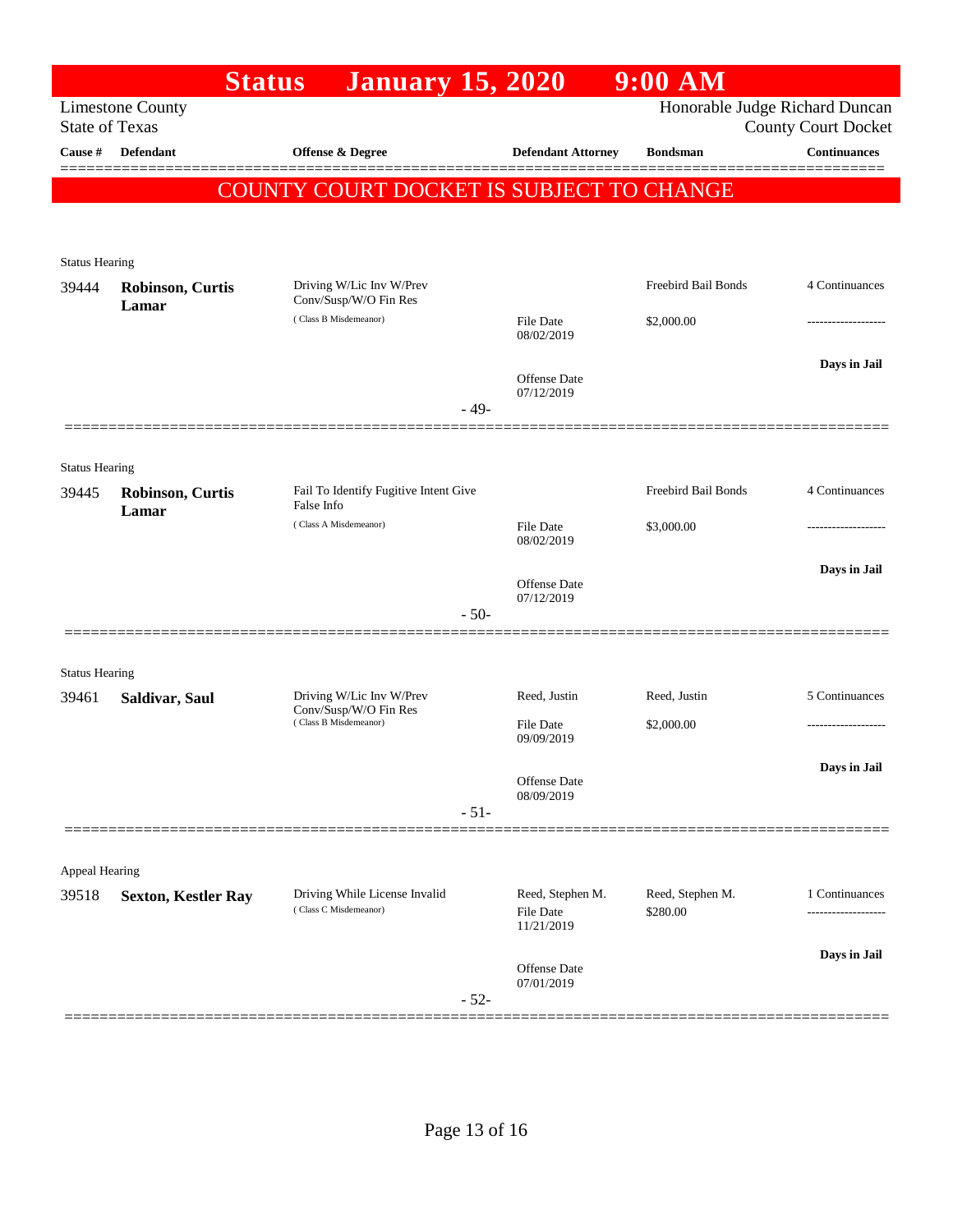| <b>Limestone County</b><br><b>State of Texas</b><br>Cause #<br><b>Defendant</b><br><b>Offense &amp; Degree</b><br><b>Defendant Attorney</b><br>COUNTY COURT DOCKET IS SUBJECT TO CHANGE | <b>Bondsman</b>                | Honorable Judge Richard Duncan<br><b>County Court Docket</b><br><b>Continuances</b> |
|-----------------------------------------------------------------------------------------------------------------------------------------------------------------------------------------|--------------------------------|-------------------------------------------------------------------------------------|
|                                                                                                                                                                                         |                                |                                                                                     |
|                                                                                                                                                                                         |                                |                                                                                     |
|                                                                                                                                                                                         |                                |                                                                                     |
|                                                                                                                                                                                         |                                |                                                                                     |
|                                                                                                                                                                                         |                                |                                                                                     |
| Appeal Hearing                                                                                                                                                                          |                                |                                                                                     |
| Purchasing Alcohlic Beverage By Minor<br>Reed, Stephen M.<br>39519<br><b>Sexton, Kestler Ray</b><br>(Class C Misdemeanor)<br><b>File Date</b><br>11/21/2019                             | Reed, Stephen M.<br>\$1,000.00 | 1 Continuances                                                                      |
|                                                                                                                                                                                         |                                | Days in Jail                                                                        |
| Offense Date<br>07/01/2019                                                                                                                                                              |                                |                                                                                     |
| $-53-$                                                                                                                                                                                  |                                |                                                                                     |
|                                                                                                                                                                                         |                                |                                                                                     |
| <b>Status Hearing</b><br>Resist Arrest Search Or Transport<br>Reed, Justin<br>39070                                                                                                     | Reed, Justin                   | 11 Continuances                                                                     |
| <b>Sims, Henry Lee</b><br>(Class A Misdemeanor)<br><b>File Date</b><br>08/23/2018                                                                                                       | \$3,000.00                     | -----------------                                                                   |
| Offense Date                                                                                                                                                                            |                                | Days in Jail                                                                        |
| 08/12/2018<br>$-54-$                                                                                                                                                                    |                                |                                                                                     |
|                                                                                                                                                                                         |                                |                                                                                     |
| <b>Status Hearing</b>                                                                                                                                                                   |                                |                                                                                     |
| Criminal Mischief >=\$100<\$750<br>Reed, Justin<br>39071<br><b>Sims, Henry Lee</b>                                                                                                      | Reed, Justin                   | 11 Continuances                                                                     |
| (Class B Misdemeanor)<br><b>File Date</b><br>08/23/2018                                                                                                                                 | \$1,000.00                     |                                                                                     |
| Offense Date                                                                                                                                                                            |                                | Days in Jail                                                                        |
| 08/12/2018<br>$-55-$                                                                                                                                                                    |                                |                                                                                     |
|                                                                                                                                                                                         |                                |                                                                                     |
| <b>Status Hearing</b>                                                                                                                                                                   |                                |                                                                                     |
| Reed, Justin<br>Harrassment<br><b>Sims, Henry Lee</b><br>39072                                                                                                                          | Reed, Justin                   | 11 Continuances                                                                     |
| (Class B Misdemeanor)<br>File Date<br>08/23/2018                                                                                                                                        | \$1,000.00                     | .                                                                                   |
|                                                                                                                                                                                         |                                | Days in Jail                                                                        |
| Offense Date<br>08/12/2018<br>$-56-$                                                                                                                                                    |                                |                                                                                     |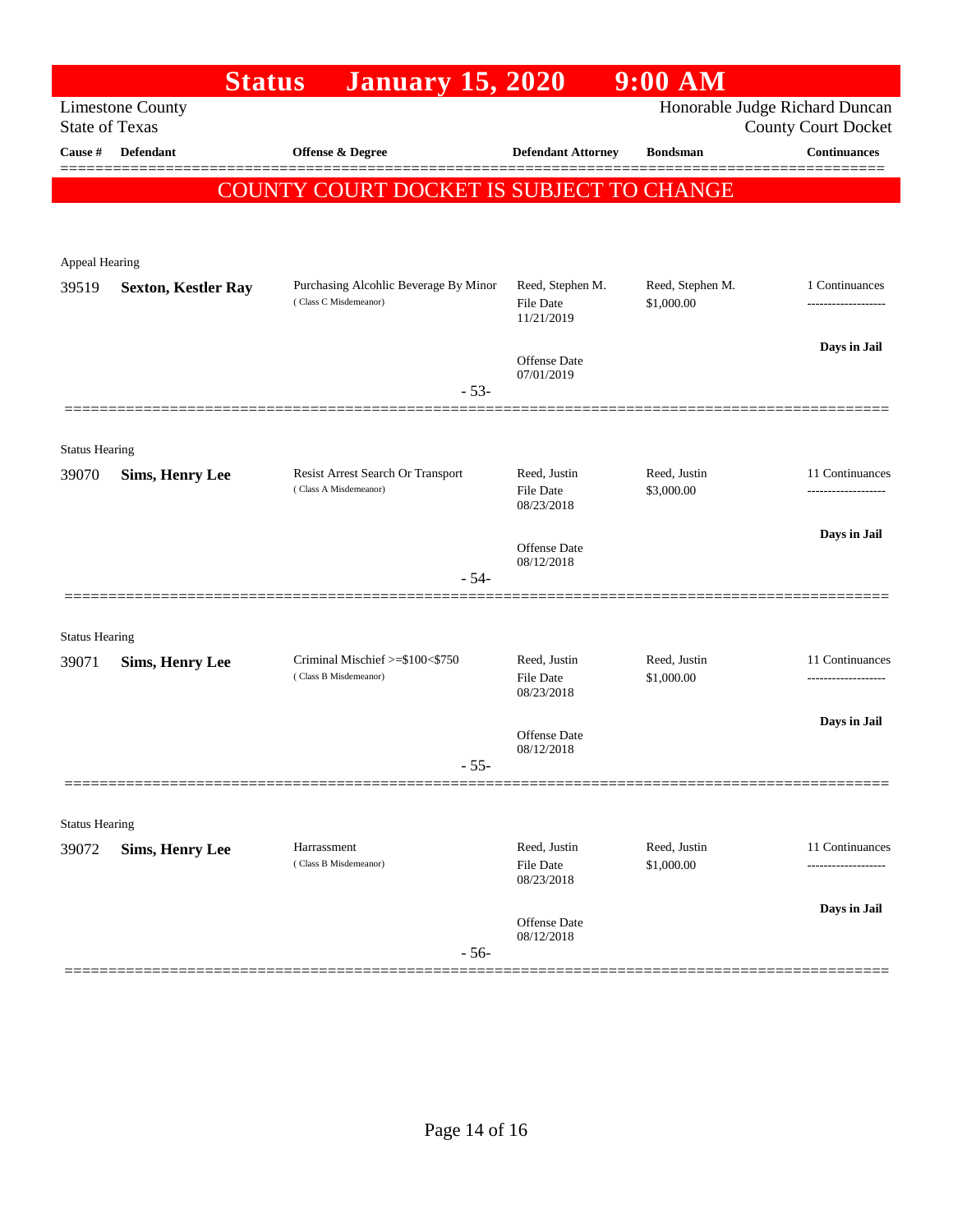| Honorable Judge Richard Duncan<br><b>Limestone County</b><br><b>State of Texas</b><br><b>County Court Docket</b><br>Cause #<br>Defendant<br><b>Offense &amp; Degree</b><br><b>Defendant Attorney</b><br><b>Bondsman</b><br>COUNTY COURT DOCKET IS SUBJECT TO CHANGE<br><b>Status Hearing</b><br>Freebird Bail Bonds<br>Assault Causes Bodily Injury Family<br>Reed, Stephen M.<br>2 Continuances<br>39478<br>Skierski, Leif Aaron<br>Member<br>(Class A Misdemeanor)<br><b>File Date</b><br>\$7,500.00<br>10/01/2019<br>Offense Date<br>05/01/2019<br>$-57-$<br><b>Status Hearing</b><br>Terroristic Threat Of Family/Household<br>Sanders, Raymond L.<br>County Bail Bonds<br><b>Suarez, Juan Jesus</b><br>39466<br>(Class A Misdemeanor)<br>\$3,000.00<br><b>File Date</b><br>09/13/2019<br>Offense Date<br>07/21/2019<br>$-58-$<br>Review Hearing<br>Driving W/Lic Inv W/Prev<br>Reed, Benjie<br>Reed, Benjie<br>39314<br><b>Talamantez, Pablo</b><br>Conv/Susp/W/O Fin Res<br>Rodriguez<br>(Class B Misdemeanor)<br>File Date<br>\$2,000.00<br>04/09/2019<br>Offense Date<br>02/04/2019<br>$-59-$<br><b>Status Hearing</b><br>Freebird Bail Bonds<br>Display Fictitious License Plate<br>39512<br>Walker, Cedric<br>(Class B Misdemeanor)<br>\$2,000.00<br><b>File Date</b><br>11/13/2019<br><b>Offense</b> Date<br>06/10/2019<br>$-60-$ |  | <b>Status</b> | <b>January 15, 2020</b> |  | $9:00$ AM |                                       |  |
|----------------------------------------------------------------------------------------------------------------------------------------------------------------------------------------------------------------------------------------------------------------------------------------------------------------------------------------------------------------------------------------------------------------------------------------------------------------------------------------------------------------------------------------------------------------------------------------------------------------------------------------------------------------------------------------------------------------------------------------------------------------------------------------------------------------------------------------------------------------------------------------------------------------------------------------------------------------------------------------------------------------------------------------------------------------------------------------------------------------------------------------------------------------------------------------------------------------------------------------------------------------------------------------------------------------------------------------------|--|---------------|-------------------------|--|-----------|---------------------------------------|--|
|                                                                                                                                                                                                                                                                                                                                                                                                                                                                                                                                                                                                                                                                                                                                                                                                                                                                                                                                                                                                                                                                                                                                                                                                                                                                                                                                              |  |               |                         |  |           |                                       |  |
|                                                                                                                                                                                                                                                                                                                                                                                                                                                                                                                                                                                                                                                                                                                                                                                                                                                                                                                                                                                                                                                                                                                                                                                                                                                                                                                                              |  |               |                         |  |           | <b>Continuances</b>                   |  |
|                                                                                                                                                                                                                                                                                                                                                                                                                                                                                                                                                                                                                                                                                                                                                                                                                                                                                                                                                                                                                                                                                                                                                                                                                                                                                                                                              |  |               |                         |  |           |                                       |  |
|                                                                                                                                                                                                                                                                                                                                                                                                                                                                                                                                                                                                                                                                                                                                                                                                                                                                                                                                                                                                                                                                                                                                                                                                                                                                                                                                              |  |               |                         |  |           |                                       |  |
|                                                                                                                                                                                                                                                                                                                                                                                                                                                                                                                                                                                                                                                                                                                                                                                                                                                                                                                                                                                                                                                                                                                                                                                                                                                                                                                                              |  |               |                         |  |           |                                       |  |
|                                                                                                                                                                                                                                                                                                                                                                                                                                                                                                                                                                                                                                                                                                                                                                                                                                                                                                                                                                                                                                                                                                                                                                                                                                                                                                                                              |  |               |                         |  |           | Days in Jail                          |  |
|                                                                                                                                                                                                                                                                                                                                                                                                                                                                                                                                                                                                                                                                                                                                                                                                                                                                                                                                                                                                                                                                                                                                                                                                                                                                                                                                              |  |               |                         |  |           |                                       |  |
|                                                                                                                                                                                                                                                                                                                                                                                                                                                                                                                                                                                                                                                                                                                                                                                                                                                                                                                                                                                                                                                                                                                                                                                                                                                                                                                                              |  |               |                         |  |           | 3 Continuances                        |  |
|                                                                                                                                                                                                                                                                                                                                                                                                                                                                                                                                                                                                                                                                                                                                                                                                                                                                                                                                                                                                                                                                                                                                                                                                                                                                                                                                              |  |               |                         |  |           | Days in Jail                          |  |
|                                                                                                                                                                                                                                                                                                                                                                                                                                                                                                                                                                                                                                                                                                                                                                                                                                                                                                                                                                                                                                                                                                                                                                                                                                                                                                                                              |  |               |                         |  |           |                                       |  |
|                                                                                                                                                                                                                                                                                                                                                                                                                                                                                                                                                                                                                                                                                                                                                                                                                                                                                                                                                                                                                                                                                                                                                                                                                                                                                                                                              |  |               |                         |  |           | 6 Continuances                        |  |
|                                                                                                                                                                                                                                                                                                                                                                                                                                                                                                                                                                                                                                                                                                                                                                                                                                                                                                                                                                                                                                                                                                                                                                                                                                                                                                                                              |  |               |                         |  |           |                                       |  |
|                                                                                                                                                                                                                                                                                                                                                                                                                                                                                                                                                                                                                                                                                                                                                                                                                                                                                                                                                                                                                                                                                                                                                                                                                                                                                                                                              |  |               |                         |  |           | Days in Jail                          |  |
|                                                                                                                                                                                                                                                                                                                                                                                                                                                                                                                                                                                                                                                                                                                                                                                                                                                                                                                                                                                                                                                                                                                                                                                                                                                                                                                                              |  |               |                         |  |           |                                       |  |
|                                                                                                                                                                                                                                                                                                                                                                                                                                                                                                                                                                                                                                                                                                                                                                                                                                                                                                                                                                                                                                                                                                                                                                                                                                                                                                                                              |  |               |                         |  |           | 1 Continuances<br>------------------- |  |
|                                                                                                                                                                                                                                                                                                                                                                                                                                                                                                                                                                                                                                                                                                                                                                                                                                                                                                                                                                                                                                                                                                                                                                                                                                                                                                                                              |  |               |                         |  |           | Days in Jail                          |  |